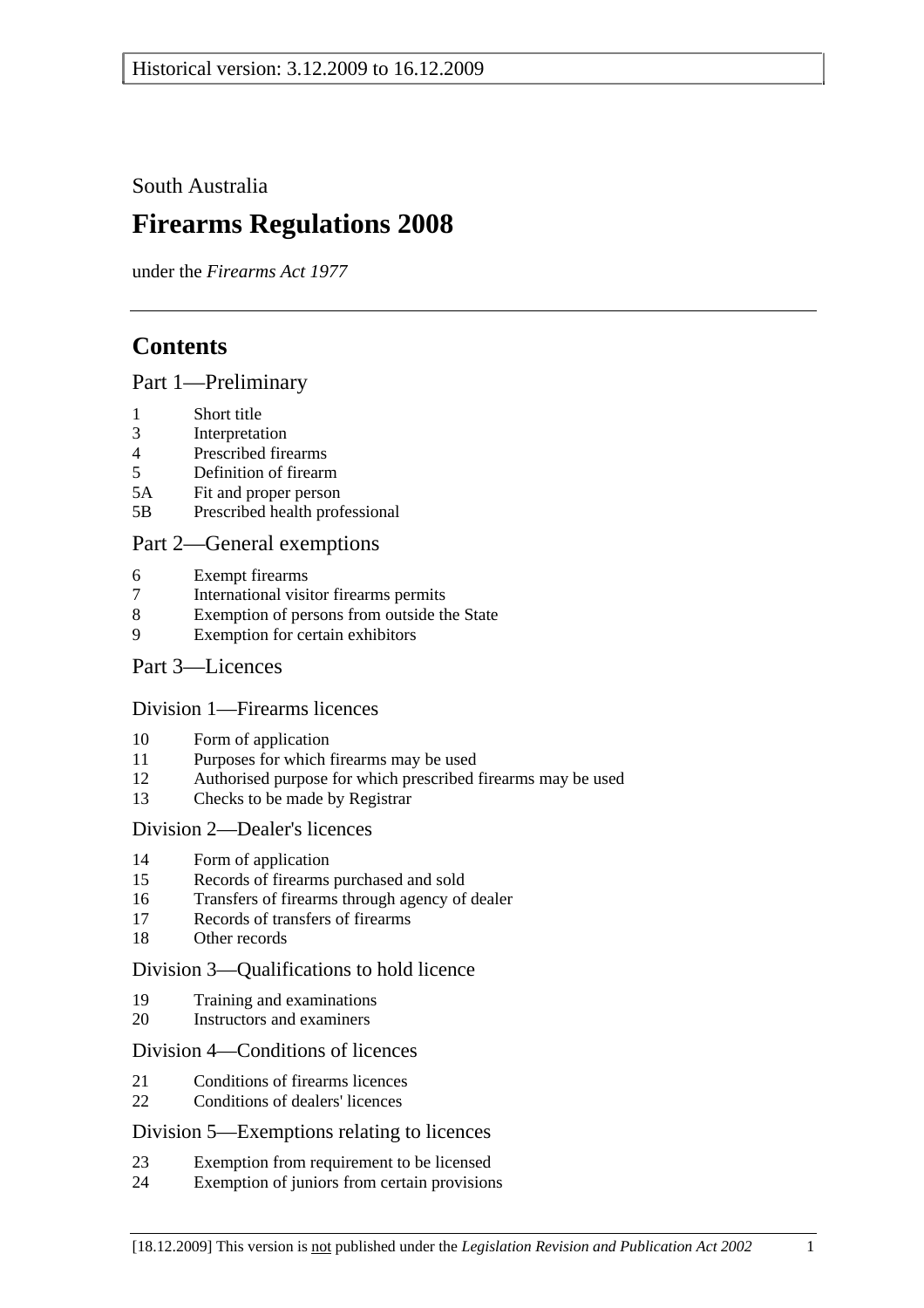#### Division 6—General

- 25 Company nominee
- 26 Replacement of licence
- 27 Reporting obligations of prescribed persons

#### Part 4—Acquisition and registration of firearms

- 28 Application for permits
- 29 Checks to be made by Registrar
- 30 Application to register firearm
- 31 Acquisition of class C firearms
- 32 Nature of alteration, loss, theft or destruction of firearm
- 33 Acquisition of class H firearms
- 34 Certificate of registration

#### Part 5—Acquisition of ammunition

- 35 Application for permit
- 36 Limit on quantity of ammunition
- 37 Exemption—acquisition and supply of gas cylinders

## Part 6—Security of firearms and ammunition

- 38 Security of firearms
- 39 Possession of prescribed firearms
- 40 Possession of firearms by dealers
- 41 Ammunition
- 42 Security of dealer's building
- 43 Exemption from Part
- Part 7—Recognised bodies

#### Division 1—Recognised firearms clubs

- 44 Application for recognition
- 45 Certificate of recognition
- 46 Approval of Registrar required for alteration to range
- 47 Club to inform Registrar of change
- 48 Acceptance of new members
- 49 Records to be kept by clubs
- 50 Change in membership

## Division 2—Recognised paint-ball operators and recognised commercial range operators

- 51 Application for recognition of paint-ball operator
- 52 Application for recognition of commercial range operator
- 53 Certificate of recognition
- 54 Alteration of grounds or range
- 55 Operator to inform Registrar of change

#### Part 8—Miscellaneous

- 55A Disposal of forfeited or surrendered firearms etc
- 55B Register of firearms prohibition orders
- 56 Advertising firearm for sale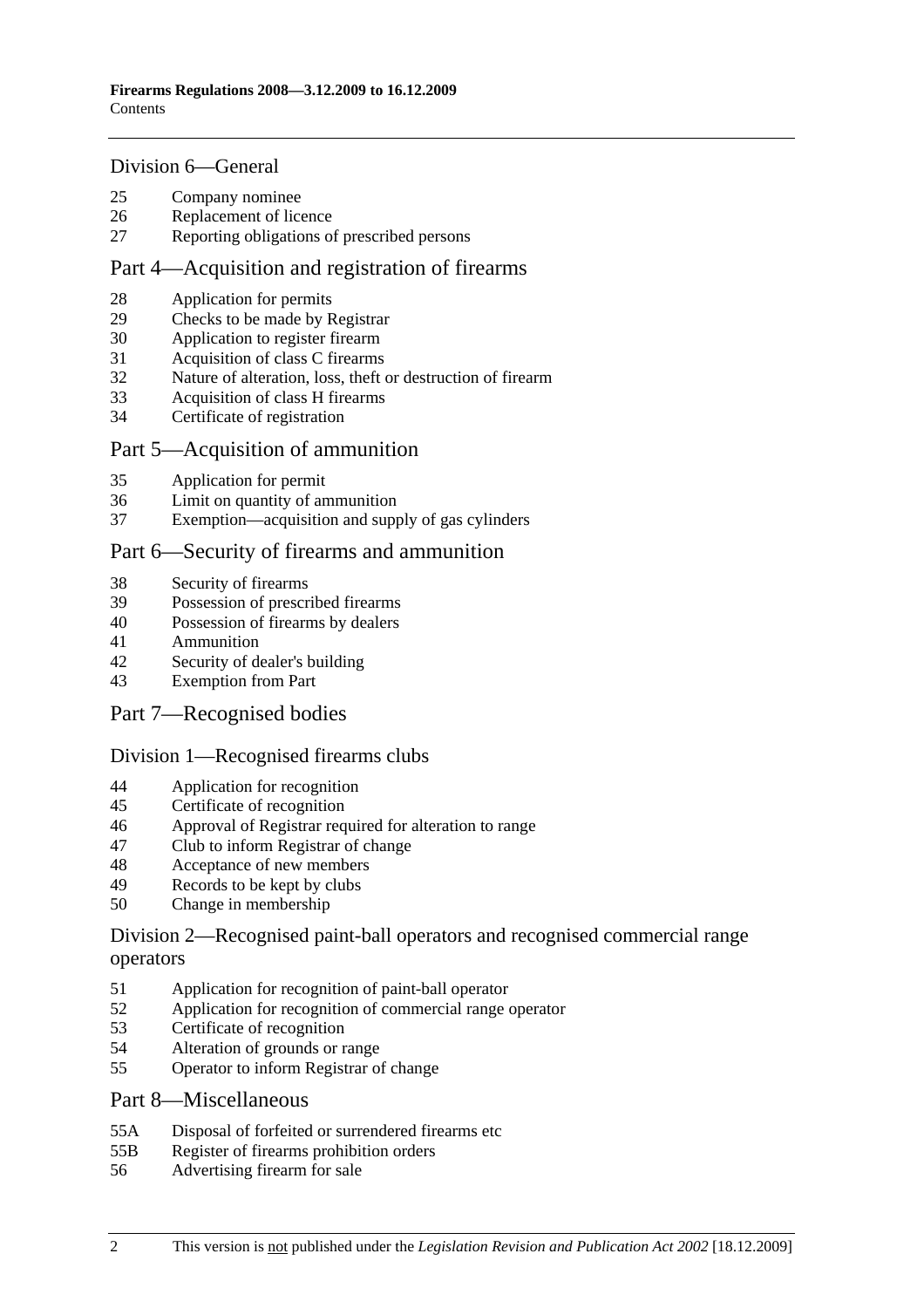- 57 Transporting of firearms—exclusion from section 35A of Act
- 58 Records
- 59 Form of applications and licences etc
- 60 Fees
- 61 Offence

Schedule 1—Fees

Legislative history

# **Part 1—Preliminary**

## **1—Short title**

These regulations may be cited as the *Firearms Regulations 2008*.

#### **3—Interpretation**

(1) In these regulations, unless the contrary intention appears—

*Act* means the *Firearms Act 1977*;

*captive bolt gun* means a firearm designed to kill animals by firing a bolt that remains part of the firearm during and after firing;

*dog retriever* means a firearm designed to fire a projectile for a dog to retrieve;

*home-made firearm* means a firearm that incorporates a barrel or receiver that was made in Australia by a person who is not a licensed dealer in firearms;

*international visitor firearms permit*—see regulation 7;

*owner* in relation to land includes an occupier of the land;

*paint-ball shooting* means shooting a paint-ball firearm when participating in an organised activity on the grounds of a recognised paint-ball operator;

*power head* means a firearm (not being a captive bolt gun) designed to kill animals by striking the muzzle against the animal;

*prescribed firearm*—see regulation 4;

*rocket line launcher* means a firearm that is designed to throw a rope, cable or line of any other kind;

*underwater firearm* means a firearm—

- (a) designed to fire projectiles by means of compressed air or other compressed gas; and
- (b) designed to be used underwater; and
- (c) kept solely for use underwater;

*Very pistol* means a handgun designed to fire flares or exploding shells.

 (2) For the purposes of these regulations the length of the barrel of a firearm will be taken to be the distance from the breech face to the muzzle.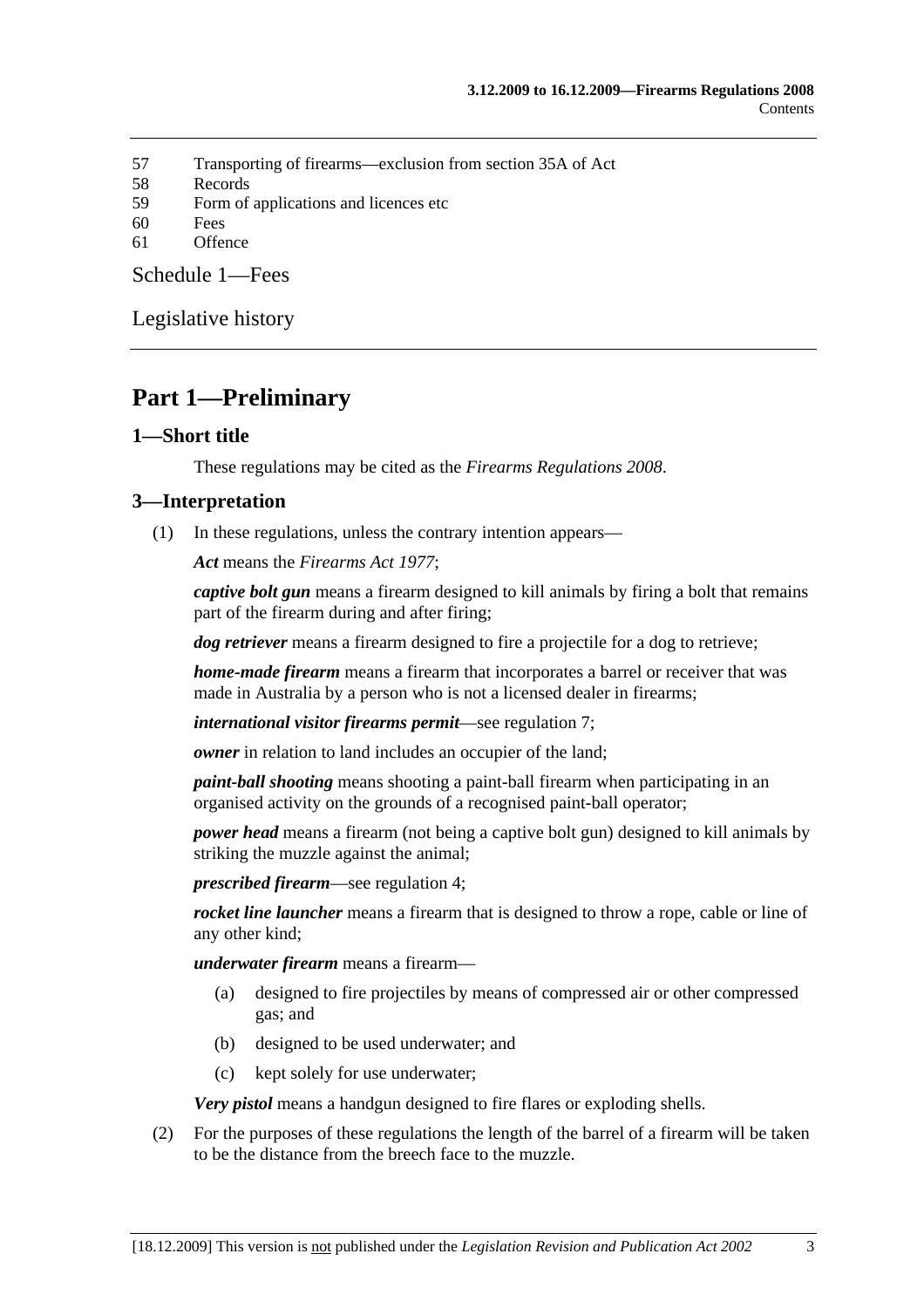## **4—Prescribed firearms**

- (1) For the purposes of the definition of *prescribed firearm* in section 5(1) of the Act, the following firearms are prescribed:
	- (a) automatic firearms;
	- (b) mortars, bazookas, rocket propelled grenades and similar military firearms designed to fire explosive projectiles;
	- (c) firearms having 1 or more barrels of less than 330 millimetres in length (but not handguns, air rifles, air guns or power heads);
	- (d) shotguns having 1 or more barrels of less than 450 millimetres in length;
	- (e) air rifles and air guns having 1 or more barrels of less than 250 millimetres in length;
	- (f) firearms having an overall length of less than 750 millimetres (but not handguns or power heads);
	- (g) firearms (but not handguns) designed to be reduced in overall length by folding, telescoping or any other means to a length of less than 750 millimetres and then to be capable of being fired;
	- (h) firearms designed to fire projectiles containing tear gas or any other lachrymatory substance or any nauseating substance or poison (but not firearms designed to tranquillise, immobilise or administer vaccines or other medicines to animals);
	- (i) firearms designed as, and having the appearance of, other objects;
	- (j) home-made firearms;
	- (k) receivers of firearms referred to in a preceding paragraph.
- (2) When determining the overall length of a paint-ball firearm for the purposes of subregulation (1)(f) the gas cylinder and the hose connecting the cylinder to the firearm (if any) will be included.

#### **5—Definition of firearm**

A toy firearm that is not designed to fire metallic projectiles is not included in the definition of *firearm* in the Act unless, in the Registrar's opinion, it should be regulated as a firearm under the Act and is the subject of a declaration to that effect by the Registrar published in the Gazette.

## **5A—Fit and proper person**

For the purposes of section  $5(11)(ca)$  of the Act, an offence against any of the following provisions is a prescribed offence:

(a) *Controlled Substances Act 1984*—

an indictable offence against section 32 as in force immediately before the commencement of the *Controlled Substances (Serious Drug Offences) Amendment Act 2005*;

an offence against section 32 (Trafficking) as in force following the commencement of the *Controlled Substances (Serious Drug Offences) Amendment Act 2005*;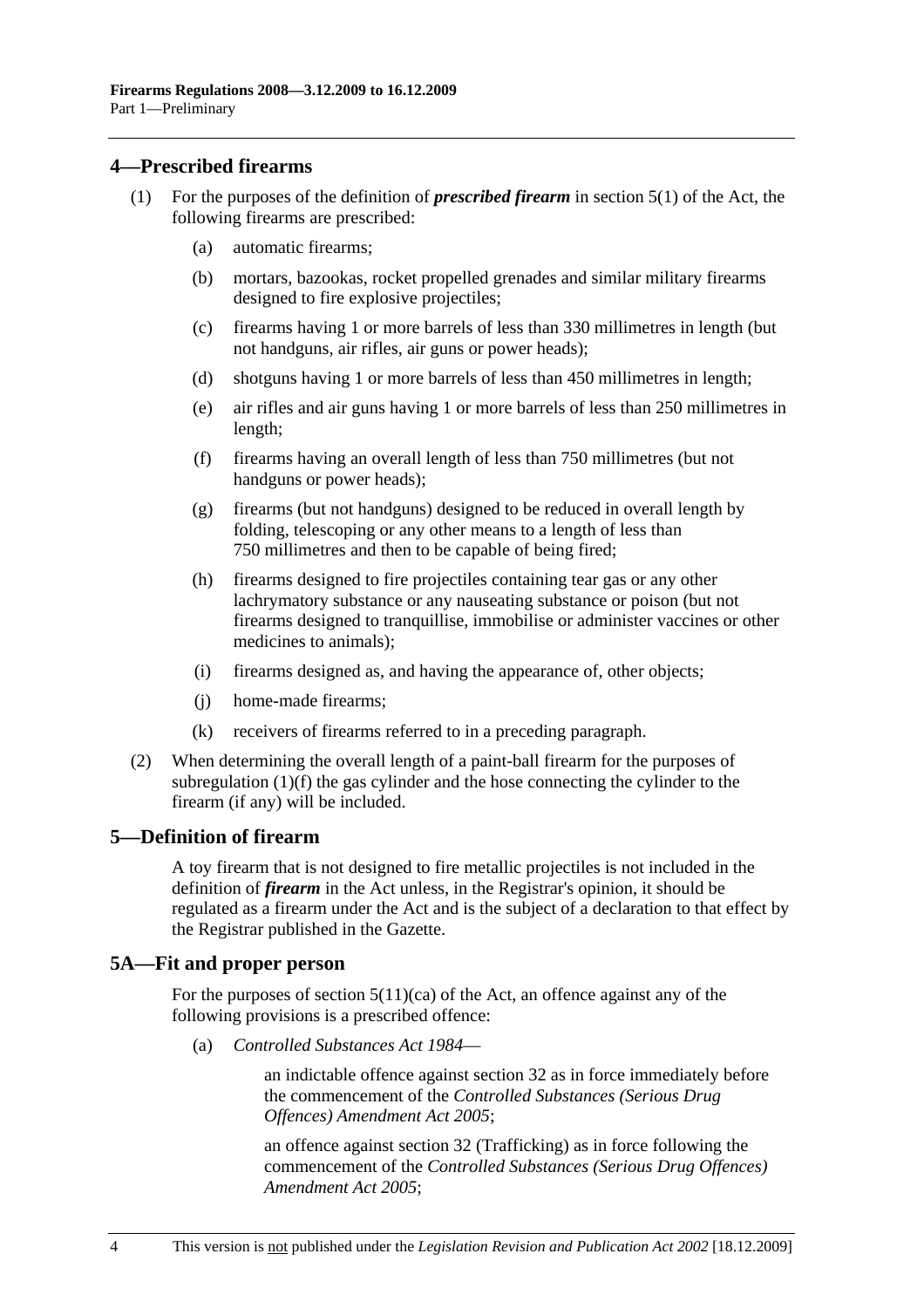section 33 (Manufacture of controlled drugs for sale);

section 33A (Sale, manufacture etc of controlled precursor);

section 33B (Cultivation of controlled plants for sale);

section 33C (Sale of controlled plants);

section 33F (Sale, supply or administration of controlled drug to child);

section 33G (Sale, supply or administration of controlled drug in school zone);

section 33H (Procuring child to commit offence);

an indictable offence against section 33I (Supply or administration of controlled drug);

section 33J (Manufacture of controlled drugs);

section 33K (Cultivation of controlled plants);

(b) *Criminal Law Consolidation Act 1935*—

section 19AA (Unlawful stalking);

section 31 (Possession of object with intent to kill or cause serious harm);

section 32 (Possession of a firearm with intent to commit an offence);

an aggravated offence against section 169 (Serious criminal trespass non-residential buildings);

an aggravated offence against section 170 (Serious criminal trespass places of residence);

section 248 (Threats or reprisals relating to persons involved in criminal investigations or judicial proceedings);

section 250 (Threats or reprisals against public officers);

section 270D (Going equipped for commission of offence against the person);

(c) *Serious and Organised Crime (Control) Act 2008*—

section 22 (Offence to contravene or fail to comply with control order);

section 32 (Offence to contravene or fail to comply with public safety order);

section 35 (Criminal associations);

(d) *Summary Offences Act 1953*—

section 15A (Possession of body armour);

section 74BJ (Hindering removal or modification of fortifications);

 (e) offences consisting of a conspiracy or an attempt to commit an offence referred to in a preceding paragraph.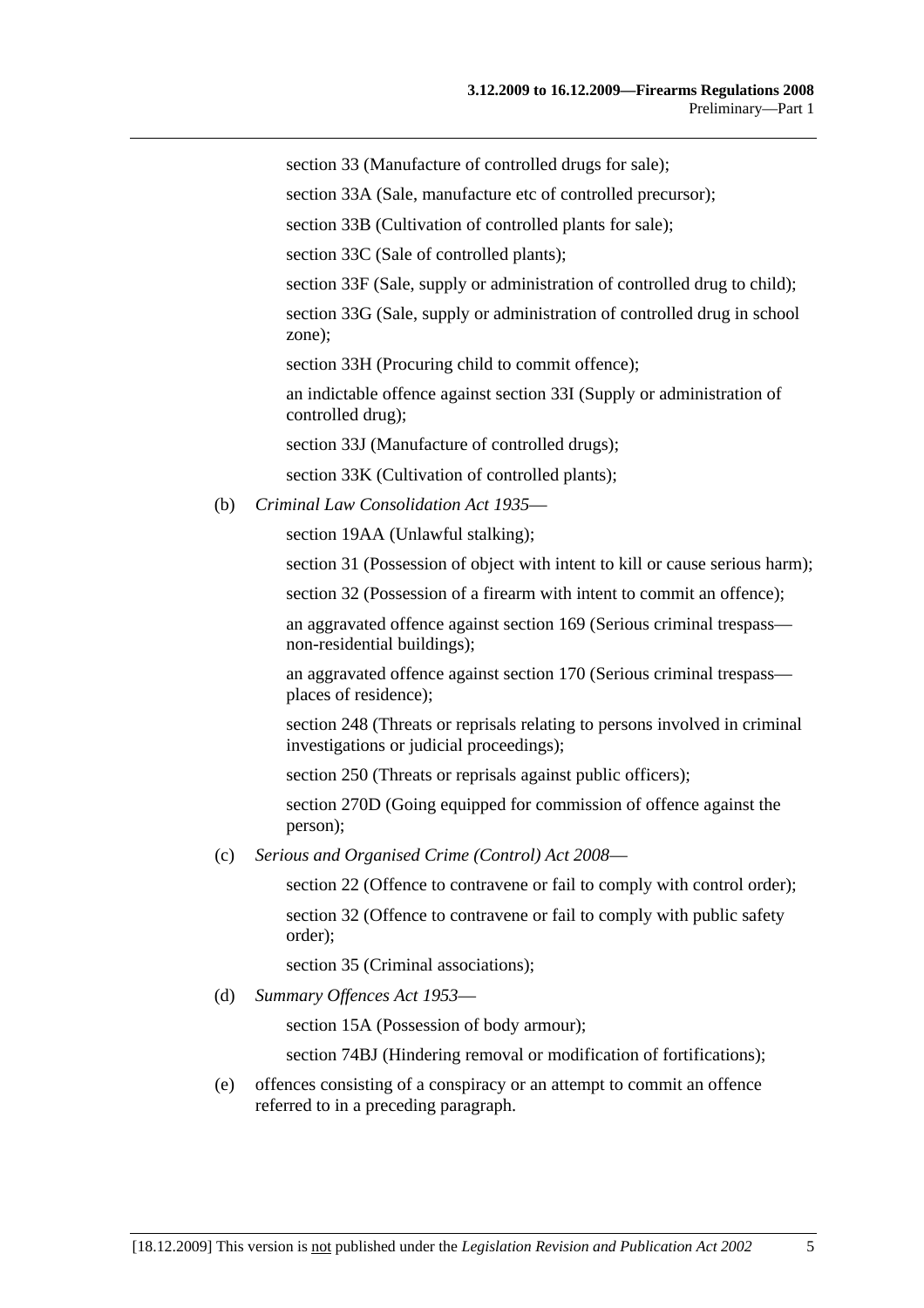## **5B—Prescribed health professional**

For the purposes of paragraph (c) of the definition of *health professional* in section 6B(3) of the Act, a nurse registered under the *Nurses Act 1999* is a person of a prescribed class.

# **Part 2—General exemptions**

## **6—Exempt firearms**

The following are excluded from the provisions of the Act and these regulations:

- (a) captive bolt guns;
- (b) tools or instruments powered by burning propellant or by compressed air or other compressed gas;
- (c) rocket line launchers;
- (d) devices designed to throw a net to catch animals;
- (e) devices designed to throw an object for shotgun target practice;
- (f) dog retrievers;
- (g) Very pistols used only for signalling distress or rescuing persons in distress;
- (h) a firearm that—
	- (i) has been fitted with a transmitter of infrared electromagnetic waves or a receiver of such waves or both; and
	- (ii) has been modified so as to be incapable of firing a projectile; and
	- (iii) cannot easily be modified to fire projectiles;
- (i) an underwater firearm;
- (j) receivers of firearms referred to in a preceding paragraph.

#### **Note—**

The definition of *firearm* in section 5(1) of the Act excludes an antique firearm. *Antique firearm* is defined in section 5(1).

## **7—International visitor firearms permits**

- (1) The Registrar may, on the application of a person who is visiting, or who intends visiting, Australia, issue an international visitor firearms permit to the applicant authorising the applicant to possess and use a firearm for 1 or more of the following purposes as specified in the permit:
	- (a) competitive shooting;
	- (b) hunting;
	- (c) providing personal security services for a foreign dignitary or official.
- (2) The application—
	- (a) must be made in a manner and form approved by the Registrar; and
	- (b) must include, or be accompanied by, such information as the Registrar requires.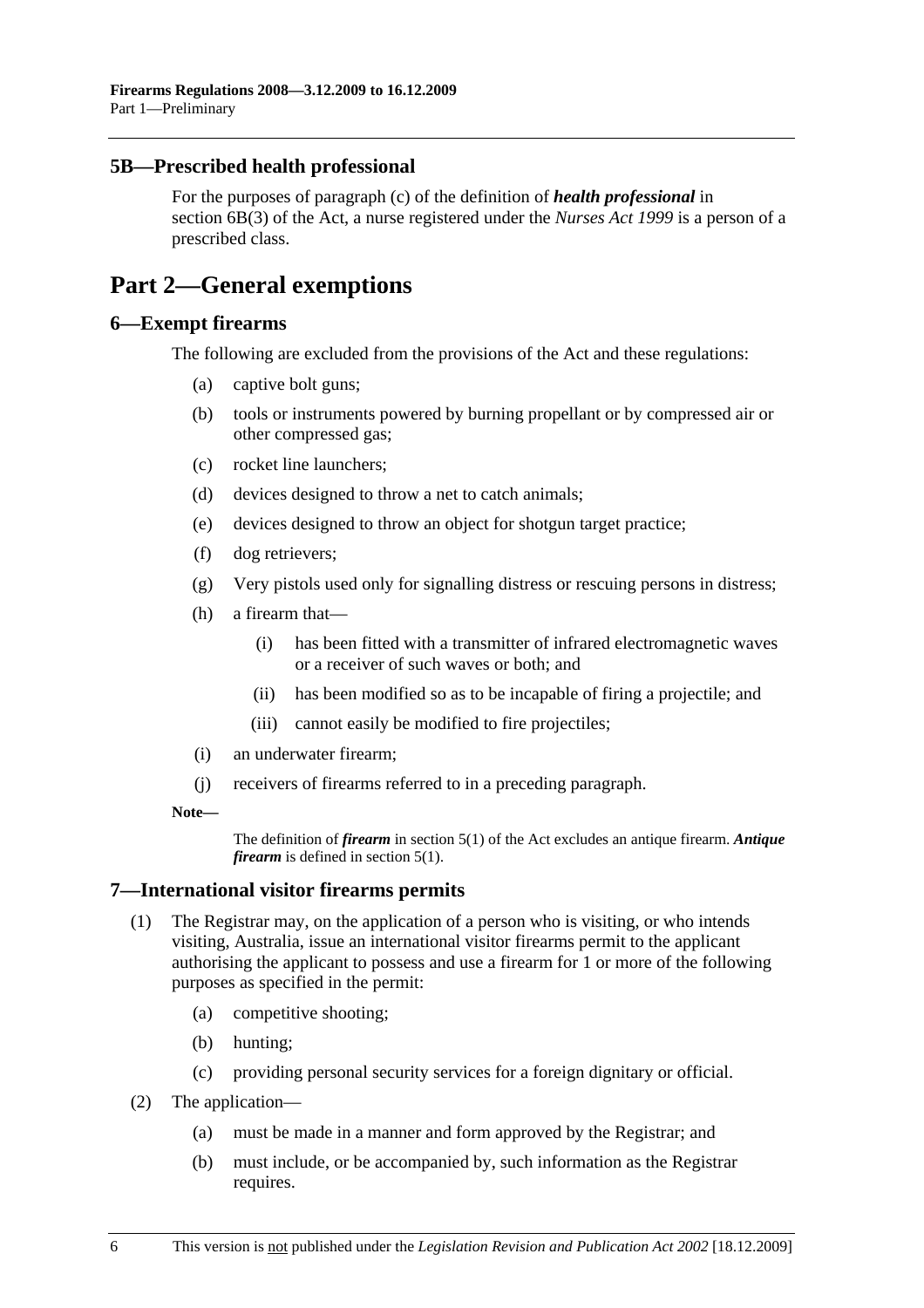- (3) The applicant must—
	- (a) provide such further information as the Registrar requires in order to determine the application; and
	- (b) provide all information in connection with the application in the form required by the Registrar; and
	- (c) provide such proof of the information supplied as the Registrar requires.
- (4) A permit—
	- (a) may be issued for such term and subject to such conditions as the Registrar thinks fit; and
	- (b) may be varied or revoked by the Registrar at any time.
- (5) A permit issued under this regulation—
	- (a) must identify the firearm or firearms to which it applies; and
	- (b) must not be issued in relation to a class D firearm or a prescribed firearm.
- (6) A person who holds an international visitor firearms permit or a permit under the law of another State or a Territory of the Commonwealth corresponding with this regulation is exempt from the application of the Act and these regulations provided that the person complies with the conditions of the permit.

#### **8—Exemption of persons from outside the State**

- (1) This regulation authorises the possession or use of a firearm for a purpose in South Australia only if the possession or use of that firearm for that purpose could be authorised by a firearms licence (disregarding a purpose with which a firearms licence may be endorsed under regulation 11(2)(h)).
- (2) Subject to this regulation, a person whose usual place of residence is in another State or a Territory of the Commonwealth may possess or use a firearm for a purpose in South Australia, without holding a firearms licence, if the person is authorised to possess or use that firearm for that purpose under the law of his or her usual place of residence.
- (3) Subject to this regulation, a person who moves his or her usual place of residence to South Australia may, for the period of 3 months after moving, possess or use a firearm for a purpose in South Australia, without holding a firearms licence, if the person could possess or use that firearm for that purpose under the law of his or her former place of residence.
- (4) Subregulation (3) does not authorise a person to use a class C, D or H firearm in South Australia.
- (5) A person who has possession of a firearm under subregulation (2) is not required to register the firearm.
- (6) A person referred to in subregulation (2) or (3) who has been issued with a licence or other authority under the law of his or her usual or former place of residence must carry the licence or other authority and produce it to a police officer on request.
- (7) A person who has moved his or her usual place of residence to South Australia must, within 7 days after moving apply, under the Act and these regulations for registration of, and for a licence to possess and use, the firearms in his or her possession.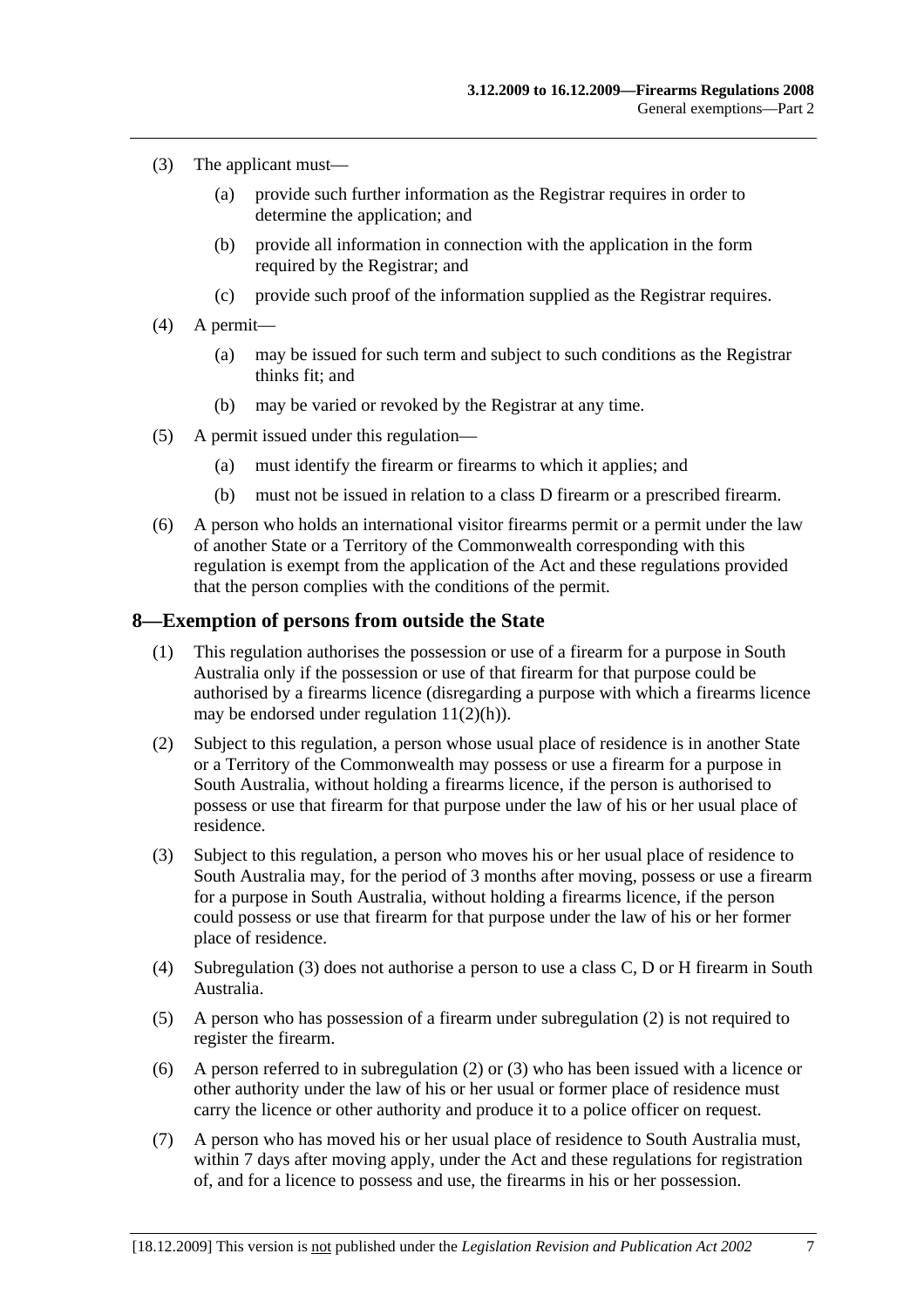- (8) The exemption provided by this regulation does not apply—
	- (a) in relation to a prescribed firearm; or
	- (b) in favour of a person who fails to comply with subregulation (6) or (7).

#### **9—Exemption for certain exhibitors**

- (1) The holder of a dealer's licence who exhibits firearms at a recognised exhibition is, for the purposes of so exhibiting firearms, exempt from section  $17(4)(a)$  of the Act.
- (2) The Minister may, by notice in the Gazette, declare a specified exhibition to be a recognised exhibition for the purposes of this regulation and specify the place at which, and the period for which, the exhibition is to be held.
- (3) The Minister may, by subsequent notice in the Gazette, vary or revoke a notice under subregulation  $(2)$ .
- (4) For the purposes of this regulation, firearms will only be taken to be exhibited at a recognised exhibition if they are exhibited at the place and during the period specified in the notice.

# **Part 3—Licences**

## **Division 1—Firearms licences**

## **10—Form of application**

An application for a firearms licence, or the renewal of a firearms licence, must be in a form approved by the Registrar.

#### **11—Purposes for which firearms may be used**

- (1) A firearms licence must be endorsed by the Registrar with the purpose or purposes for which the firearm or firearms of the class or classes authorised by the licence may be used by the holder of the licence.
- (2) Subject to subregulation (3), 1 or more of the following purposes may be endorsed on a firearms licence:
	- (a) use as a member of a shooting club—1;
	- (b) target shooting—2;
	- (c) hunting—3;
	- (d) paint-ball shooting—4;
	- (e) use in relation to carrying on the business of primary production or in the course of employment by a person who carries on such a business—5;
	- (f) use in the course of carrying on the business of guarding property or use in guarding property in the course of employment by a person who carries on that business—6;
	- (g) collecting and displaying firearms;
	- (h) such other purpose as is approved by the Registrar—7.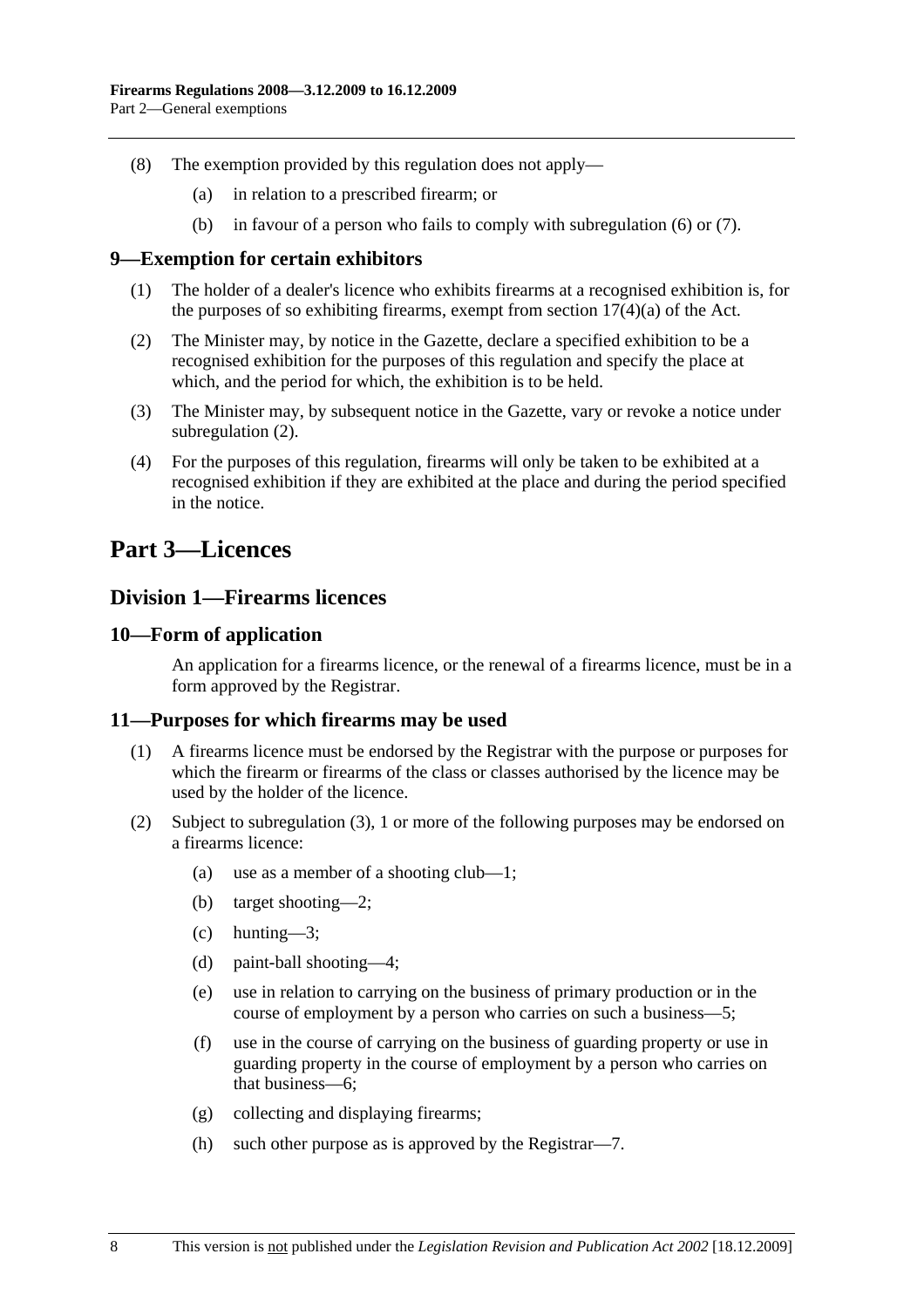- (3) If the purpose of collecting and displaying firearms is endorsed on a licence, no other purpose may be endorsed on the licence.
- (4) A licence endorsed with the purpose of collecting and displaying firearms cannot authorise the possession of a prescribed firearm or a class D firearm.

**Note—** 

If a prescribed firearm or a class D firearm is rendered unusable in a manner stipulated by the Registrar it ceases to be a firearm (see definition of firearm in section 5(1) of the Act) and is therefore no longer subject to regulation.

- (5) The endorsement referred to in subregulation (2)(f) operates only so long as the holder of the licence holds an appropriate licence under the *Security and Investigation Agents Act 1995*.
- (6) The holder of a firearms licence who is a member of a recognised firearms club is not entitled to use a firearm for hunting in the course of club activities unless the licence, by separate endorsement, authorises the use of that class of firearm for hunting.
- (7) The purposes listed in paragraphs (a) to (h) of subregulation (2) will be sufficiently endorsed on a licence by endorsing on the licence the number appearing at the end of the relevant paragraph.

## **12—Authorised purpose for which prescribed firearms may be used**

For the purposes of section 12(7) of the Act, a person may possess and use a prescribed firearm pursuant to a firearms licence for the purpose of theatrical or cinematic productions or for such other purpose or purposes as are approved by the Registrar.

## **13—Checks to be made by Registrar**

Before granting an application for a firearms licence or to renew or vary a firearms licence, the Registrar must check the application against the checklist adopted for that purpose by the Ministerial Council for Police and Emergency Management – Police.

## **Division 2—Dealer's licences**

## **14—Form of application**

An application for a dealer's licence, or the renewal of a dealer's licence, must be in a form approved by the Registrar.

## **15—Records of firearms purchased and sold**

- (1) A dealer must compile records in duplicate of firearms purchased and sold in a form approved by the Registrar for that purpose.
- (2) Within 7 days after the end of each month, the dealer must deliver the original records in respect of that month to the Registrar.
- (3) The duplicate copy of the records must be kept for at least 3 years at the dealer's premises.
- (4) If no firearms have been purchased or sold by a dealer during a month, the dealer must deliver a copy of the appropriate form to the Registrar with "Nil Return" written across it.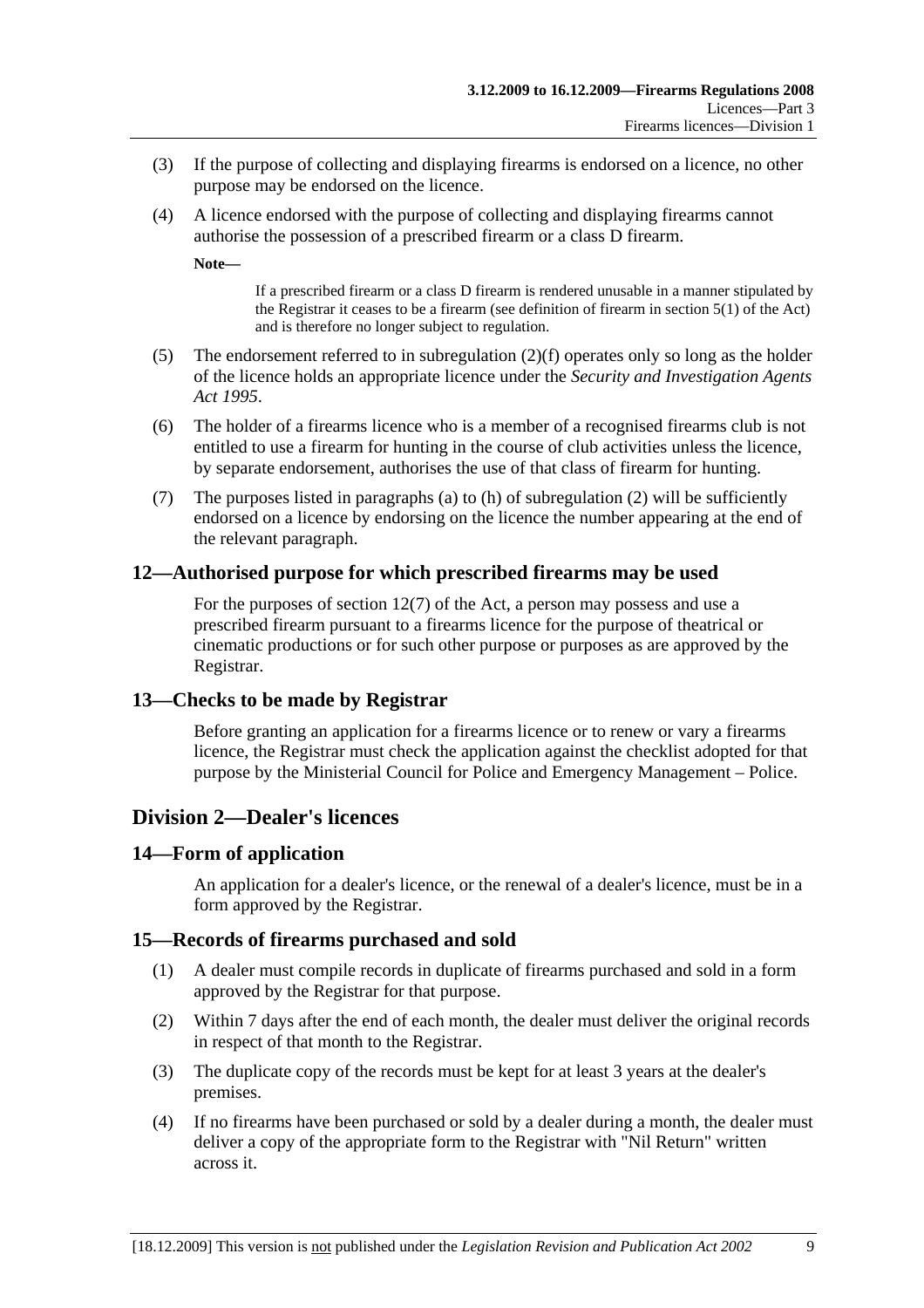## **16—Transfers of firearms through agency of dealer**

- (1) If possession of a firearm is transferred through the agency of a licensed dealer under section 15B(9)(b) of the Act, the dealer must—
	- (a) satisfy himself or herself by inspecting the relevant permit and licence that the person acquiring the firearm is entitled to acquire and possess it; and
	- (b) record—
		- (i) the name and address of the person transferring and the person acquiring the firearm and the number of each of their firearms licences; and
		- (ii) the class, make, calibre and serial number or other identification of the firearm; and
		- (iii) if the firearm is lent or hired—the duration and the terms of the loan or hire; and
	- (c) provide the Registrar with the information recorded under paragraph (b) within 1 month after possession of the firearm is transferred.
- (2) The dealer must not transfer the firearm unless he or she has complied with subregulation  $(1)(a)$  and  $(b)$ .

## **17—Records of transfers of firearms**

- (1) A dealer must compile the records referred to in regulation 16 and a dealer or an authorised officer (as the case requires) must compile the records referred to in section 15C of the Act in duplicate in a form approved by the Registrar.
- (2) Within 7 days after the end of each month the dealer or authorised officer must deliver the original records referred to in subregulation (1) in respect of that month to the Registrar.
- (3) The duplicate copy of the records must be kept for at least 3 years at the dealer's or club's premises.
- (4) If the dealer has not witnessed the transfer of possession of any firearms and has not acted as agent in the transfer of possession of any firearms during a month, the dealer must deliver a copy of the appropriate form to the Registrar with "Nil Return" written across it.
- (5) In this regulation—

*authorised officer* has the same meaning assigned by section 15B of the Act.

#### **18—Other records**

- (1) A dealer must compile records of firearms received by the dealer for repair, consignment or safe keeping in a form approved by the Registrar for that purpose.
- (2) A dealer must, if required to do so by the Registrar, compile records of ammunition purchased by the dealer and ammunition sold by the dealer in a form approved by the Registrar for that purpose.
- (3) The records must be kept for at least 3 years at the dealer's premises.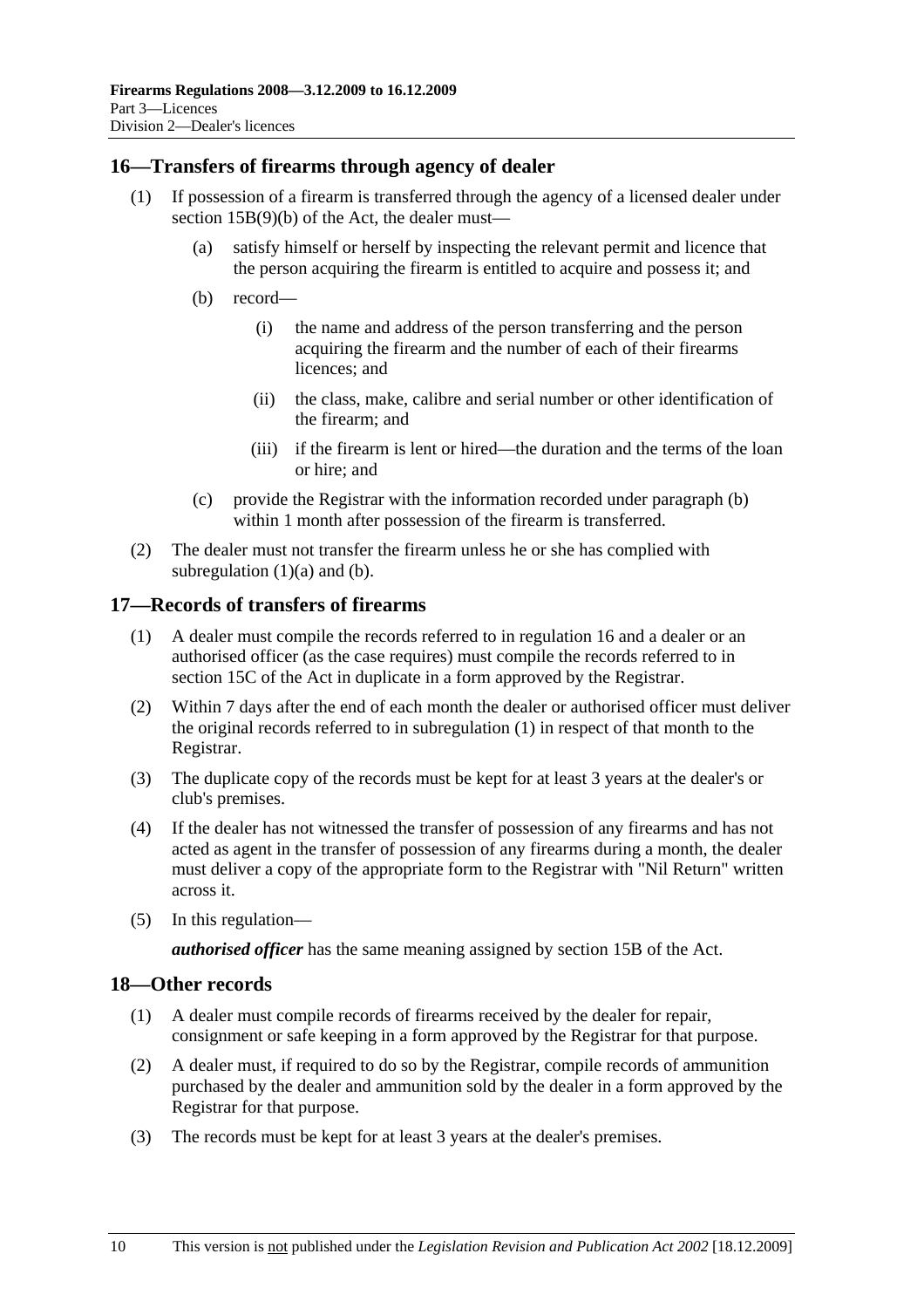# **Division 3—Qualifications to hold licence**

## **19—Training and examinations**

- (1) The Registrar may, by notice in writing, require an applicant for a firearms licence or a dealer's licence or for the addition of classes of firearms to which a licence relates or for the endorsement of a further purpose or purposes on a licence to complete to the satisfaction of the Registrar 1 or more of the following:
	- (a) a course in the safe handling, carriage and use of firearms nominated by the Registrar;
	- (b) a written examination in the safe handling, carriage and use of firearms nominated by the Registrar;
	- (c) a practical examination in the safe handling, carriage and use of firearms nominated by the Registrar.
- (2) Subregulation (1) does not apply to an application for the renewal of a licence unless—
	- (a) a period of 1 year or more has elapsed since the licence expired; or
	- (b) the licence will authorise the possession and use of additional classes of firearm or will authorise the possession and use of firearms for additional purposes; or
	- (c) the licence is endorsed for use in the course of carrying on the business of guarding property or use in guarding property in the course of employment by a person who carries on that business.

#### **20—Instructors and examiners**

- (1) The Registrar may authorise any suitable person to conduct a course or examination for the purposes of this Division.
- (2) A person who conducts a course or examination under this Division—
	- (a) must not allow a person to attend the course or sit for the examination unless the person produces, for his or her inspection, a notice issued by the Registrar under regulation 19; and
	- (b) must compile, in a form approved by the Registrar, and keep for at least 3 years, a record of the names and addresses of all persons who attend the course or sit for the examination.
- (3) A person referred to in subregulation (1) must provide the Registrar with such information as he or she requests relating to courses or examinations conducted by the person.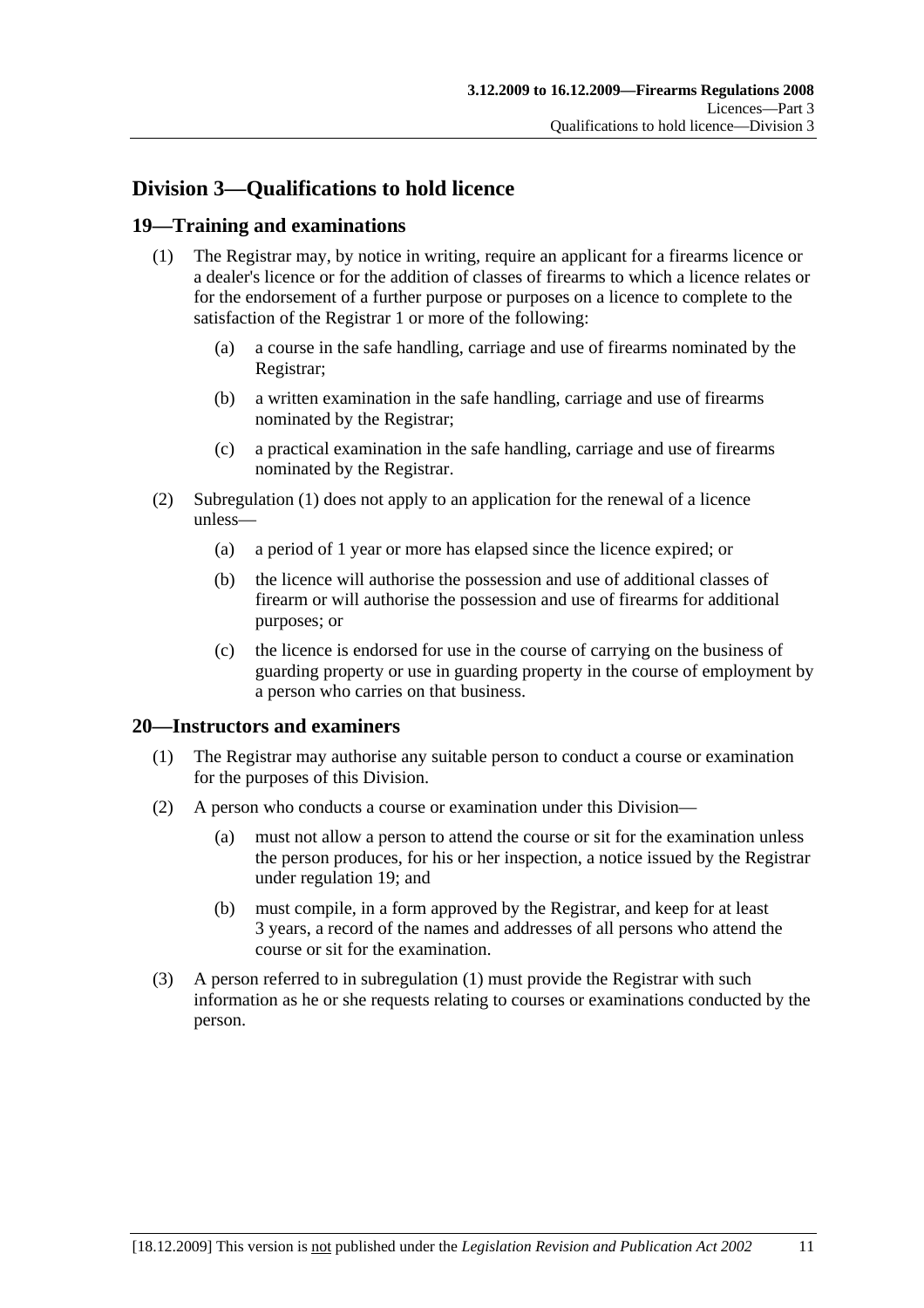# **Division 4—Conditions of licences**

## **21—Conditions of firearms licences**

- (1) It is a condition of a firearms licence that—
	- (a) the holder of the licence must give the Registrar written notice in a form approved by the Registrar of all changes to his or her name or address within 14 days after the change occurs; and
	- (b) every firearm that the holder of the licence has possession of pursuant to the licence must comply with section 24A of the Act; and
	- (c) the holder of the licence must comply with the provisions of Part 6 that apply to, or in relation to, firearms held pursuant to the licence; and
	- (d) when a firearm or ammunition is not secured as required by Part 6 the holder of the licence must take all reasonable precautions to ensure that the firearm or ammunition is not lost or stolen or does not come into the possession of an unauthorised person; and
	- (e) the holder of the licence must report the theft, loss or destruction of a firearm to which the licence relates to a police officer within 14 days after the theft, loss or destruction occurs; and
	- (f) if the holder of the licence informed the Registrar, when applying for the licence, of the place at which he or she intended to keep firearms pursuant to the licence when not in use and the manner in which he or she intended securing those firearms, the holder of the licence—
		- (i) must allow, at any reasonable time, a police officer to enter and inspect the place at which the firearms are kept to ensure the firearms are so secured; and
		- (ii) must give the Registrar prior written notice of any change in the place at which the firearms are kept; and
		- (iii) must not, without the approval of the Registrar, change the manner in which the firearms are secured; and
	- (g) the holder of the licence must, whenever required to do so by the Registrar, provide the Registrar with information relating to a firearm registered in his or her name or in his or her possession; and
	- (h) the holder of the licence must whenever required to do so by the Registrar provide the Registrar with information that the Registrar requires to determine whether he or she should take action under section 20(1a) of the Act.
- (2) It is a condition of a firearms licence that authorises the use and possession of a class C firearm that the holder of the licence must, within 14 days before each anniversary of the granting or renewal of the licence, provide the Registrar with information that the Registrar requires to determine whether he or she should take action under section 20(1a) of the Act.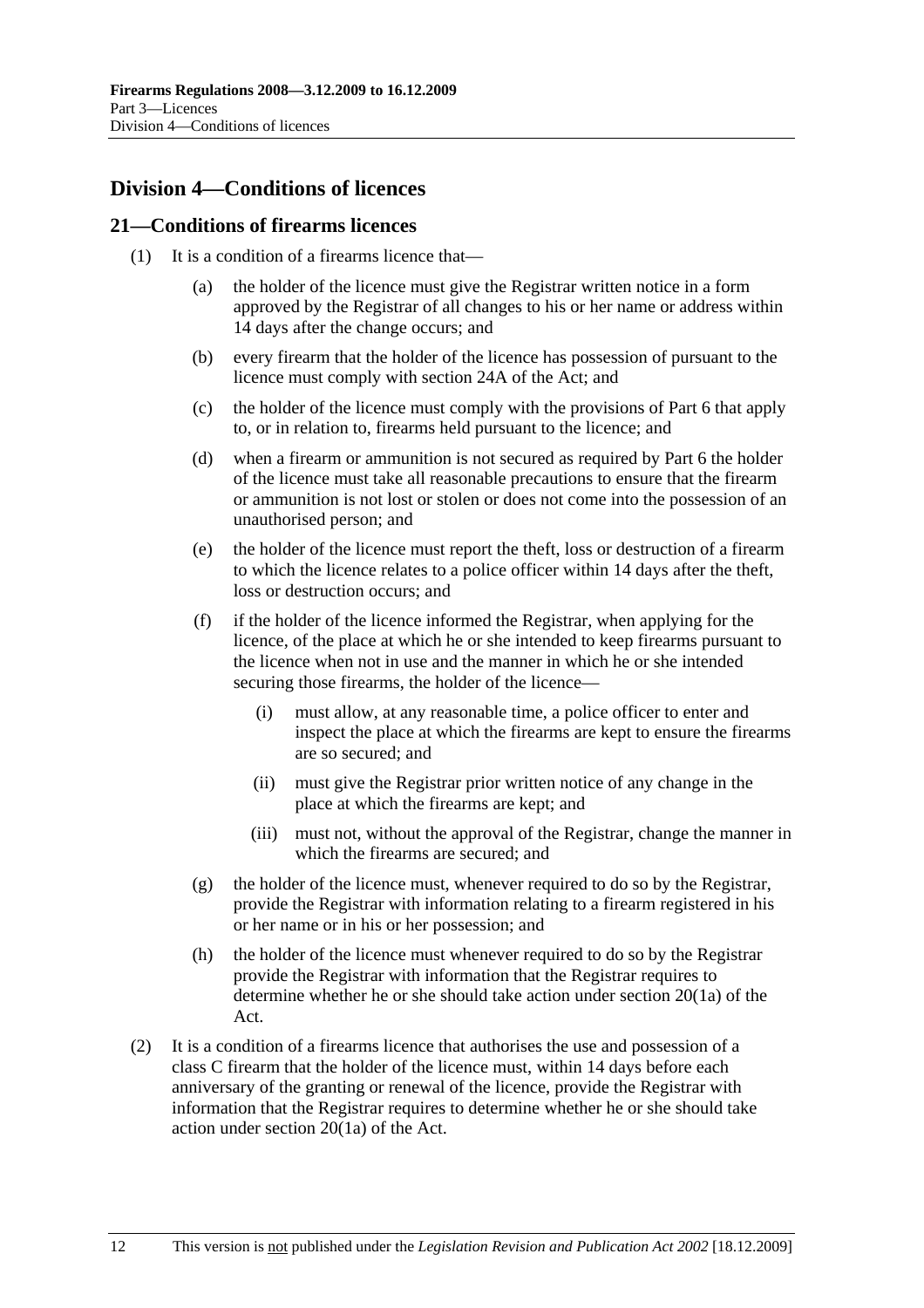- (3) It is a condition of a firearms licence that authorises the possession and use of a class C firearm that the holder of the licence may only use a firearm of that class if the requirements set out in 1 or more of the paragraphs of section 15A(3) of the Act or in regulations under section 15A(3)(a) are satisfied and then only if his or her use of the firearm is consistent with the relevant paragraph or regulation.
- (4) If the only paragraph of section 15A(3) of the Act satisfied by the holder of a firearms licence authorising the possession and use of a class C firearm is paragraph (b) (membership of The South Australian Clay Target Association Incorporated or the Australian Clay Target Association Incorporated and membership of a recognised firearms club affiliated with either of those associations), it is a further condition of the licence that the holder must be an active member of the club.
- (5) For the purposes of subregulation (3), the requirements of paragraph (a) of section 15A(3) of the Act will not be taken not to be satisfied on the ground that the holder of the licence has possession of 2 or more class C firearms if his or her possession of those firearms is consistent with another paragraph of section 15A(3) or with a regulation under section 15A(3)(d).
- (6) It is a condition of a firearms licence that authorises the possession and use of a class D firearm that the holder of the licence may only use a firearm of that class for the purpose of destroying animals and then only if his or her livelihood is gained partly or wholly from professional shooting.
- (7) It is a condition of a firearms licence that authorises the possession and use of a class H firearm that the holder of the licence may only use a firearm of that class—
	- (a) if the holder is an active member of a shooting club; or
	- (b) in relation to carrying on the business of primary production or in the course of employment by a person who carries on such a business if, in either case, the property on which the primary production business is carried on is at least 15 000 hectares in area or is a property to which subregulation (8) applies; or
	- (c) in the course of carrying on the business of guarding property or in guarding property in the course of employment by a person who carries on that business; or
	- (d) for the purpose of collecting and displaying firearms; or
	- (e) for such other purpose as is approved by the Registrar.
- (8) This subregulation applies to a property for the purposes of subregulation  $(7)(b)$  if the property was specified in a firearms licence that—
	- (a) was purportedly granted to a person for a term expiring on or after 27 September 2002; and
	- (b) authorised the person to use a class H firearm on the property in relation to carrying on the business of primary production or in the course of employment by a person who carries on such a business.
- (9) It is an additional condition of a shooting club member's licence that the holder of the licence must be an active member of a shooting club for each licence year of the licence.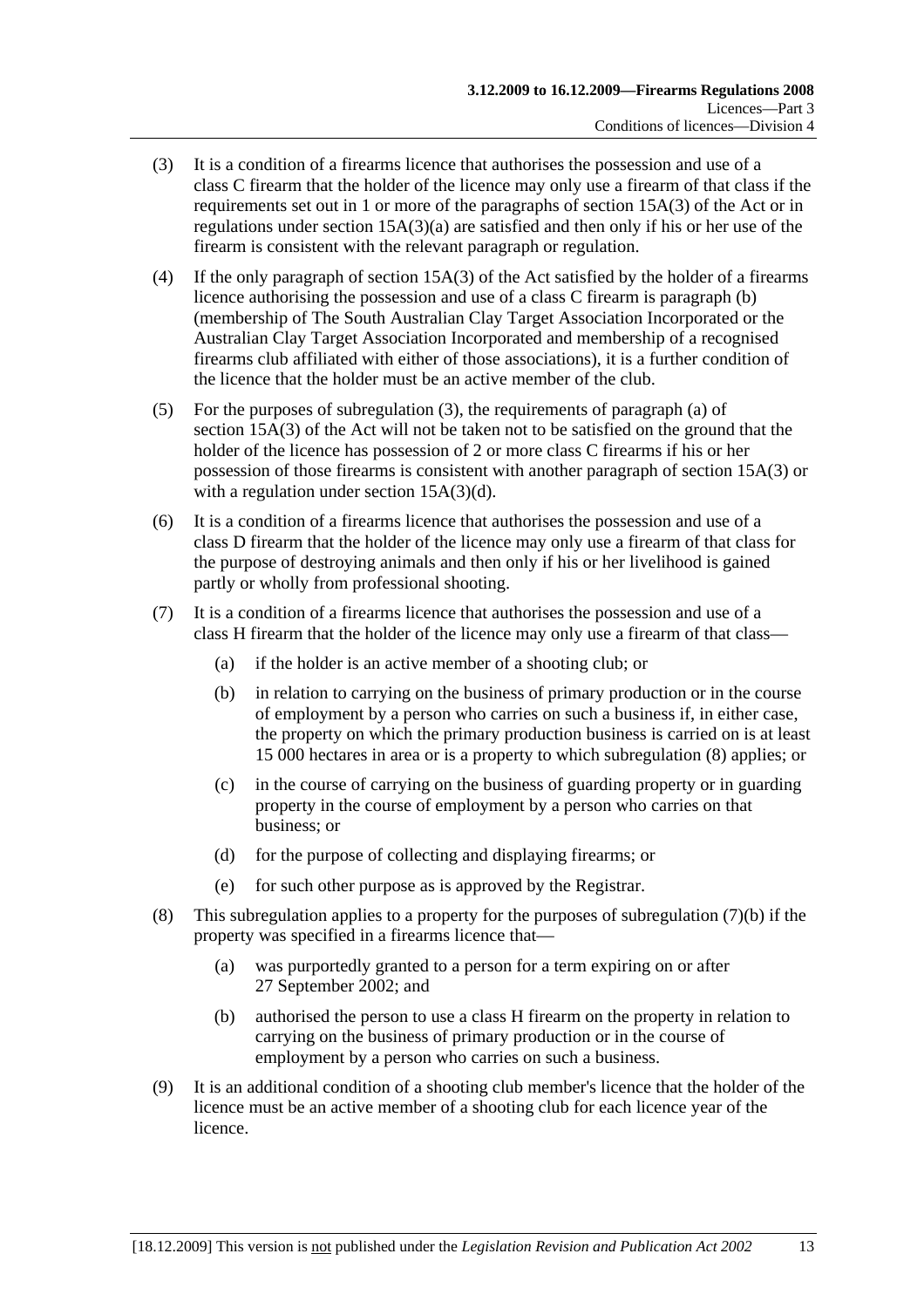- (10) It is an additional condition of a shooting club member's licence that authorises the possession and use of class H firearms that the class H firearms of each of the following categories of which the holder of the licence has possession must be used by the holder in shooting club organised shoots for that category of class H firearms on at least 4 occasions during each licence year of the licence:
	- (a) air or gas operated handguns;
	- (b) .22 calibre rim fire handguns (long rifle or short);
	- (c) centre fire handguns of not more than .38 calibre;
	- (d) handguns of more than .38 calibre.
- (11) It is an additional condition of a collector's licence—
	- (a) that in the case of all firearms in the collection manufactured after 1900—
		- (i) the bolt, breech block or firing pin of the firearm must be locked in a container kept separately from the firearm; or
		- (ii) the trigger of the firearm must be immobilised by means of a trigger lock; or
		- (iii) the firearm is secured by such other method as is approved by the Registrar; and
	- (b) that the holder of the licence must be an active member of a collectors' club for each licence year of the licence; and
	- (c) that the holder of the licence does not have possession of any ammunition that can be used in a firearm owned by the collector for the purpose of collecting and displaying firearms (excluding ammunition for use in a firearm that the collector is authorised to have possession of and use for some other purpose endorsed on a separate firearms licence); and
	- (d) that none of the firearms included in the collection is a prescribed firearm; and
	- (e) that the firearms included in the collection must not be fired without the written approval of the Registrar.
- (12) If the purpose, or 1 of the purposes, endorsed on a firearms licence is paint-ball shooting, it is a condition of the licence that only a paint-ball firearm will be used for the purposes of paint-ball shooting.
- (13) A licence to possess a prescribed firearm is subject to the following conditions in addition to the conditions prescribed by subregulation (1):
	- (a) the firearm to which the licence relates must not be used to fire a projectile;
	- (b) the firearm must be kept at the premises and in the manner specified in the licence unless approval to the contrary is granted by the Registrar;
	- (c) the holder of the licence must not surrender control of the firearm except when disposing of the firearm.
- (14) The conditions imposed by subregulations (3) and (6) do not apply to a licence held solely to enable the holder of the licence to possess and use firearms for the purposes of a contract with the Crown in right of this State or in any of the Crown's other capacities or for the purpose of tendering for such a contract.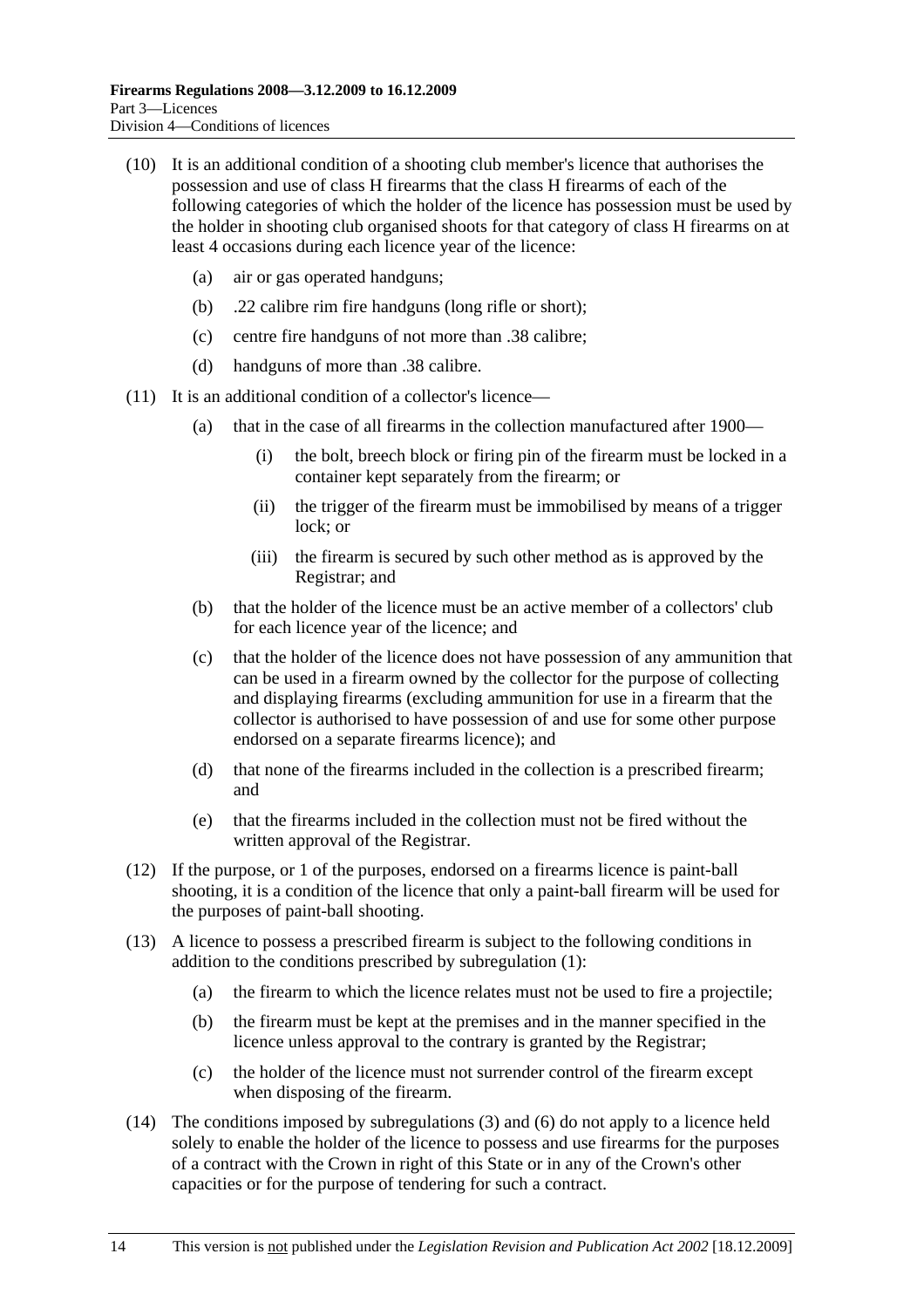## **22—Conditions of dealers' licences**

- (1) It is a condition of a dealer's licence that—
	- (a) the dealer must give the Registrar written notice in a form approved by the Registrar of all changes to his or her name or address within 14 days after the change occurs; and
	- (b) the dealer must comply with the provisions of Part 6 that apply to, or in relation to, firearms or ammunition held pursuant to the licence; and
	- (c) when a firearm or ammunition is not secured as required by Part 6, the dealer must take all reasonable precautions to ensure that the firearm or ammunition is not lost or stolen or does not come into the possession of an unauthorised person; and
	- (d) the dealer must report the theft, loss or destruction of a firearm that is owned or held by the dealer in the course of carrying on business as a dealer in firearms to a police officer within 14 days after the theft, loss or destruction occurs; and
	- (e) subject to subregulation (2), the dealer does not carry on business as a dealer in firearms or ammunition except at the premises authorised by the licence; and
	- (f) in the course of carrying on business as a dealer in firearms, the dealer does not keep firearms at any premises except those referred to in paragraph (e) unless he or she does so for the purpose of testing or repairing those firearms; and
	- (g) the dealer must not deal in—
		- (i) mechanisms or other fittings that can be fitted to a firearm to convert it to an automatic firearm; or
		- (ii) mechanisms or other fittings that, when fitted to a suitable firearm, will enable the firearm to fire grenades or other explosive projectiles; and
	- (h) during the hours that members of the public have access to the premises referred to in paragraph (e), the dealer displays the licence, or a copy of the licence (the copy does not need to include a photograph of the holder of the licence), in those premises in a position in which it is likely to be seen and read by members of the public; and
	- (i) the dealer identifies, in a manner approved by the Registrar, each firearm that he or she owns in the course of carrying on business as a dealer in firearms; and
	- (j) the dealer must produce to a police officer on request the records kept by him or her pursuant to the Act and these regulations; and
	- (k) the dealer must allow a police officer to enter and inspect any premises at which the dealer is authorised by the licence to carry on business for the purpose of enforcement of the Act and these regulations; and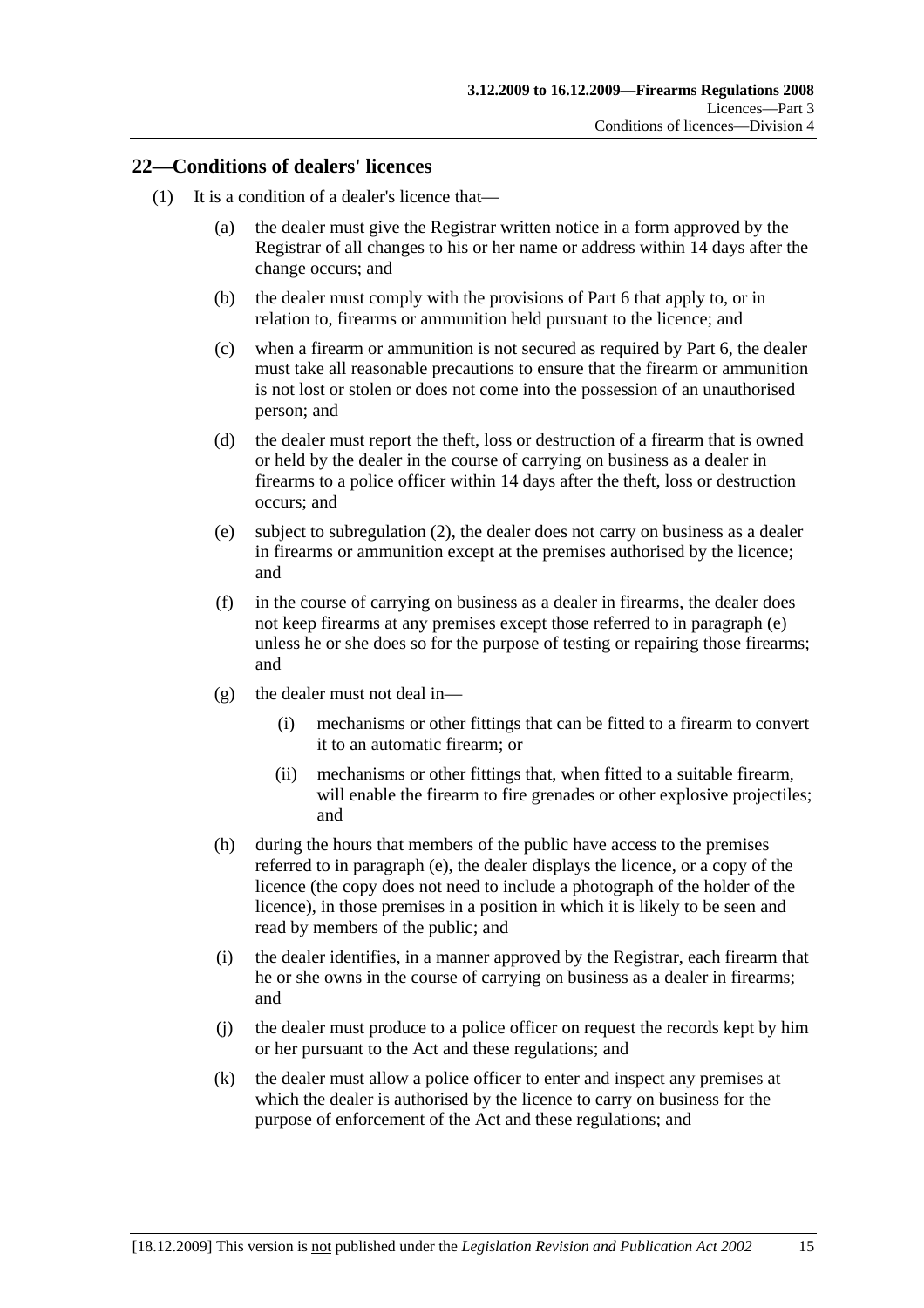- (l) the dealer must, whenever required to do so by the Registrar or a police officer, provide the Registrar or member with information relating to a firearm recorded to, or in the possession of, the dealer.
- (2) A dealer may—
	- (a) exhibit firearms and ammunition for the purpose of sale by auction and may sell firearms or ammunition by auction at a place other than his or her premises; and
	- (b) exhibit firearms and ammunition for any other purpose at places other than his or her premises if he or she does not exhibit—
		- (i) 2 or more identical firearms; or
		- (ii) more than 50 rounds of identical ammunition.

# **Division 5—Exemptions relating to licences**

## **23—Exemption from requirement to be licensed**

- (1) An offence is not committed against section 11 of the Act in the following circumstances:
	- (a) by a person of or over the age of 14 years but under the age of 18 years who has possession of or uses a registered firearm if—
		- (i) he or she is with, and is under the continuous supervision of, his or her parent or guardian or some other person approved by his or her parent or guardian; and
		- (ii) the person providing the supervision holds a firearms licence authorising possession of the firearm for the purpose for which it is being used;
	- (b) by a person of or over the age of 14 years but under the age of 18 years who has possession of or uses a firearm if that person is (with the consent of his or her parent or guardian) with, and is under the continuous supervision of, a recognised coach who holds a firearms licence authorising possession of the firearm for the purpose for which it is being used;
	- (c) by a person who has possession of or uses a firearm for the purpose of a course or examination in the safe handling, carriage and use of firearms if that person is with, and is under the continuous supervision of, a person authorised by the Registrar to conduct the course or examination;
	- (d) by a person of or over the age of 18 years who has possession of or uses a firearm if that person is with, and is under the continuous supervision of, a person who is registered as the owner of the firearm and who holds a firearms licence authorising possession of the firearm for the purpose for which it is being used;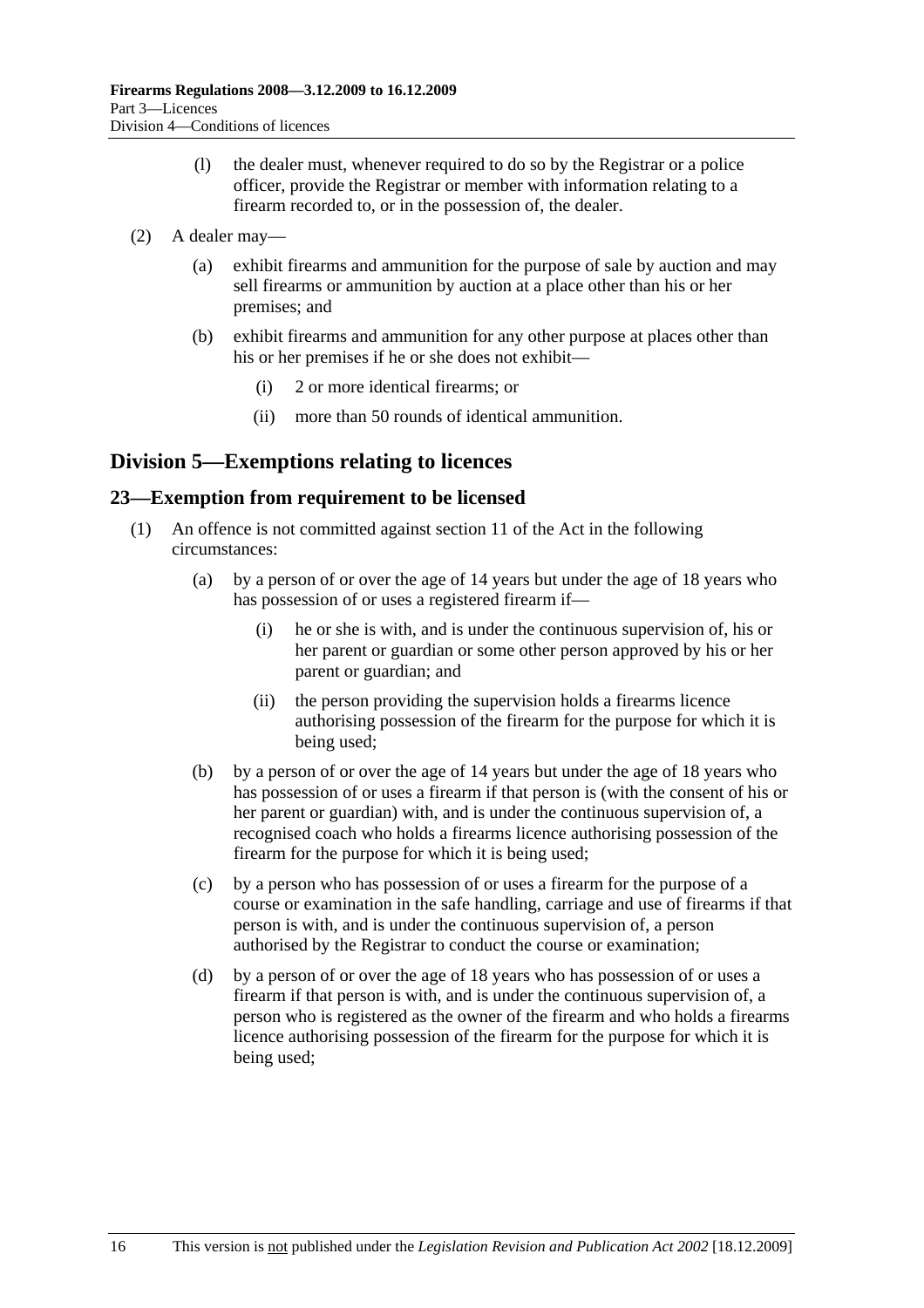- (e) by a person who has possession of or uses a class C firearm on the grounds of a recognised firearms club that is affiliated with The South Australian Clay Target Association Inc. or the Australian Clay Target Association Inc. for the purpose of shooting in an activity of the club conducted in accordance with the rules of the Australian Clay Target Association Inc. if that person is with, and is under the continuous supervision of, a person who holds a firearms licence authorising possession of the firearm for the purpose for which it is being used;
- (f) by a person of or over the age of 14 years but under the age of 18 years who has possession of or uses a firearm at facilities provided by the South Australian Sports Institute if that person is (with the consent of his or her parent or guardian) with, and under the continuous supervision of, a person who holds a firearms licence authorising possession of the firearm for the purpose for which it is being used;
- (g) by a person of any age who has possession of or uses a firearm (including a prescribed firearm)—
	- (i) in the course of rehearsal for, or the performance of, a theatrical production; or
	- (ii) in the course of rehearsal for, or the filming of, a scene in the production of a film,

if that person is under the continuous supervision of a person who holds a firearms licence authorising possession of the firearm for the purpose for which it is being used.

- (2) An offence is not committed against section 11 of the Act by a person who is of or over the age of 10 years but under the age of 14 years in the circumstances set out in subregulation (1)(a) or (b) if the firearm concerned is a class A firearm.
- (3) For the purposes of subregulation  $(1)(d)$ , a person will be taken to be registered as the owner of a firearm if he or she is the nominee of a body, whether incorporate or unincorporate, that is registered as the owner of the firearm.
- (4) In this regulation—

*recognised coach* means a person who has been recognised by a recognised firearms club as being a fit and proper person to instruct others in the skills of using firearms.

## **24—Exemption of juniors from certain provisions**

- (1) A person who—
	- (a) has reached the age of 12 years but has not reached the age of 18 years; and
	- (b) is a member of a recognised firearms club; and
	- (c) needs to hold a firearms licence in order to participate in a competition or competitions held in another State or a Territory of the Commonwealth or held in another country,

is, subject to the conditions set out in subregulation (2), exempt from section 12(3) and (8) of the Act.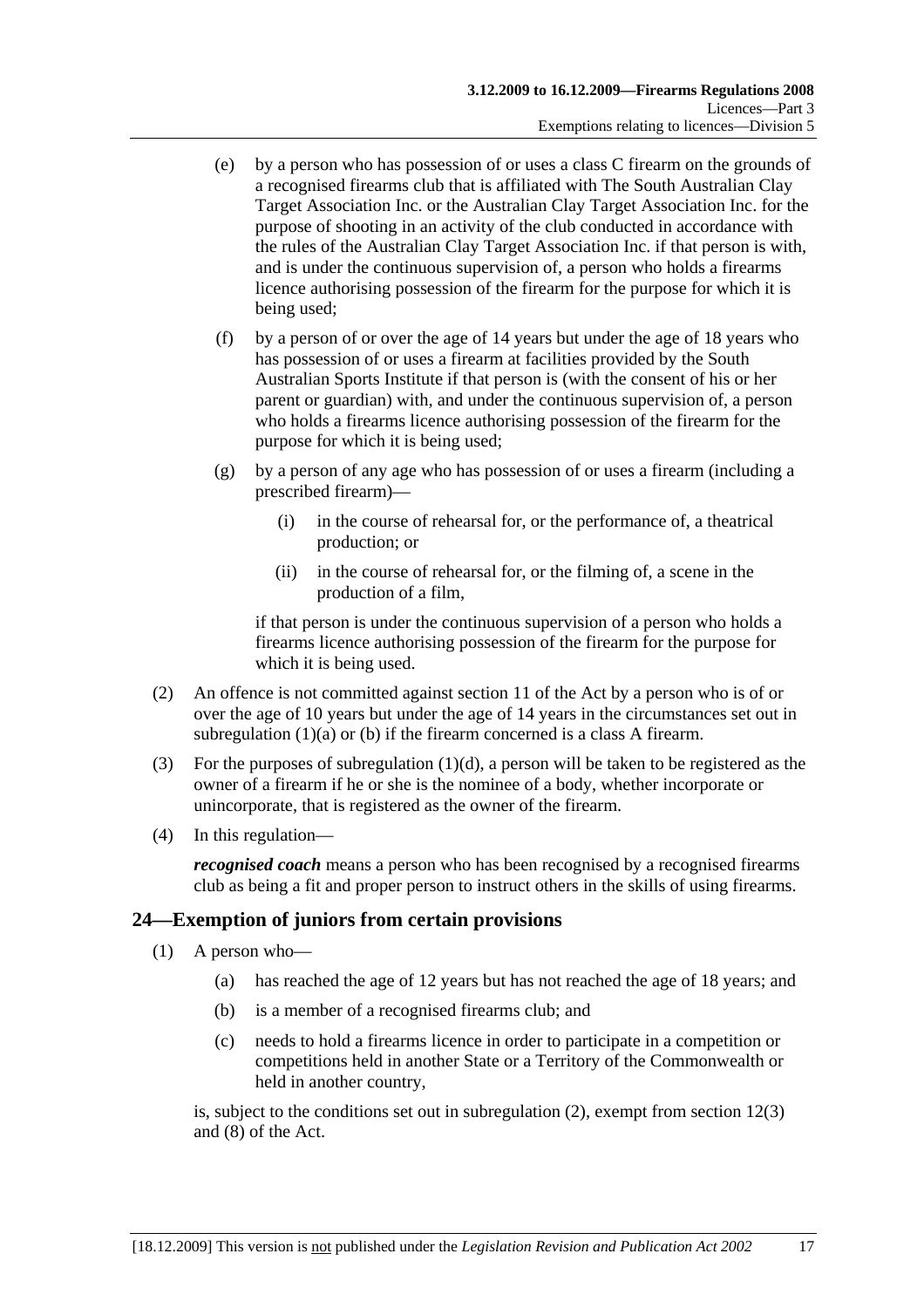- (2) The conditions are as follows:
	- (a) the only purpose that may be endorsed on a licence granted to an exempt person referred to in subregulation (1) is use of a firearm as a member of a recognised firearms club; and
	- (b) the term of a licence granted to an exempt person referred to in subregulation (1) is 1 year; and
	- (c) a licence granted to an exempt person referred to in subregulation (1) cannot be renewed; and
	- (d) an exempt person referred to in subregulation (1) who is the holder of a licence must not apply for a permit authorising the acquisition of a firearm.

## **Division 6—General**

## **25—Company nominee**

- (1) A company that holds a licence must appoint a person—
	- (a) who is, in the opinion of the Registrar, a fit and proper person to have control of the company's firearms; and
	- (b) who is employed by the company and has his or her usual place of residence in the State,

to have control of the company's firearms at the place at which they are kept by the company.

- (2) Without limiting the meaning of fit and proper person in subregulation (1)(a), a person will be taken not to be a fit and proper person for the purposes of that subregulation if the Registrar would refuse to grant a firearms licence to that person.
- (3) A person appointed under subregulation (1) must keep a record of—
	- (a) the firearms under his or her control; and
	- (b) the names of the persons who have possession of those firearms and the periods during which they have possession of them.
- (4) A company must give the Registrar written notice in a form approved by the Registrar of the name and address of the person appointed by the company under subregulation  $(1)$ .

## **26—Replacement of licence**

If a person applies for replacement of a licence, and the Registrar is satisfied, on information provided by the applicant or on such other evidence as he or she requires, that the licence has been lost, stolen or destroyed, the Registrar may, on payment of the fee fixed by Schedule 1, issue a replacement for the licence.

## **27—Reporting obligations of prescribed persons**

The following classes of persons are prescribed for the purposes of the definition of *prescribed person* in section 20A of the Act:

- (a) persons registered as nurses under the *Nurses Act 1999*;
- (b) registered psychologists under the *Psychological Practices Act 1973*;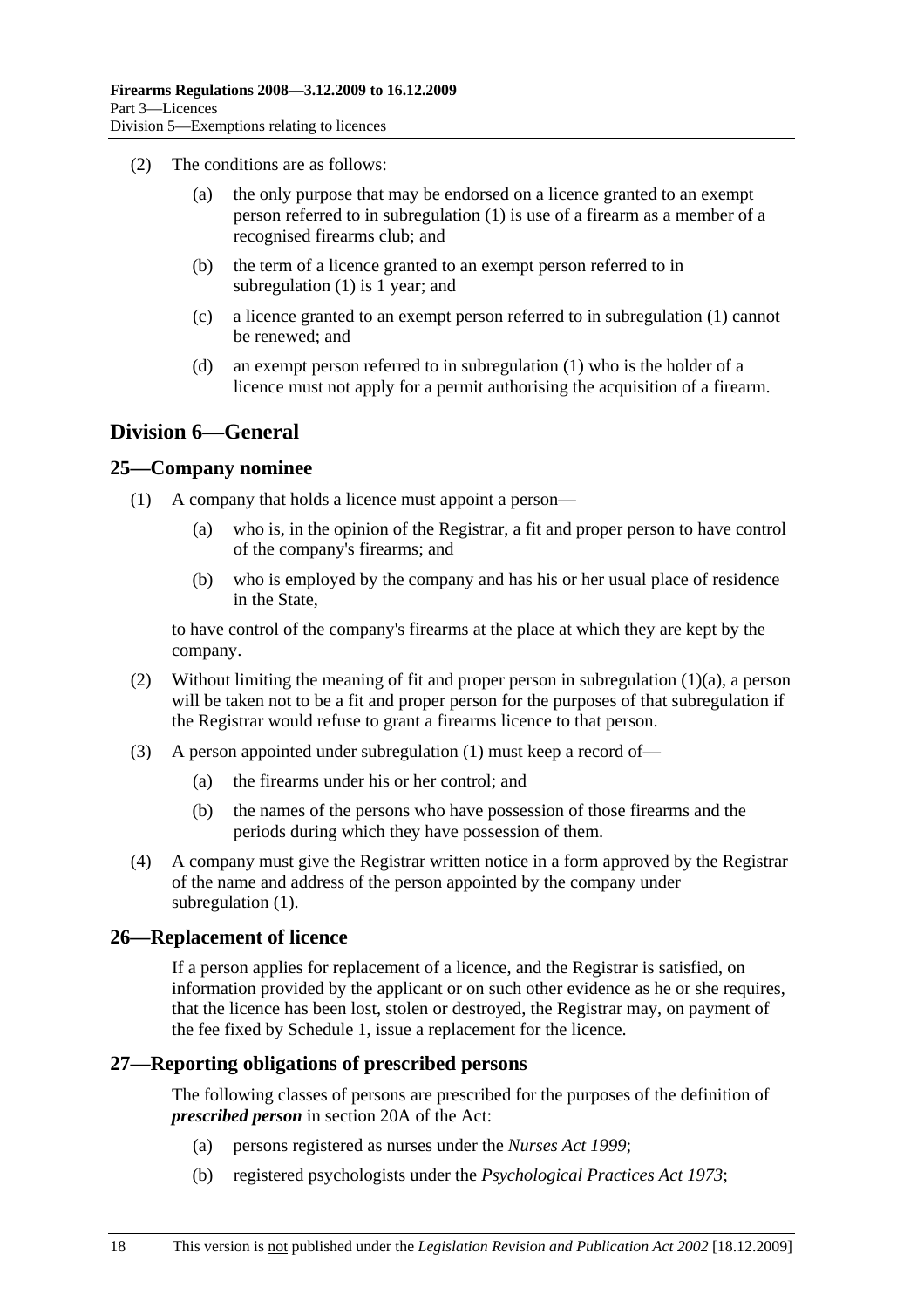- (c) professional counsellors;
- (d) social workers.

# **Part 4—Acquisition and registration of firearms**

## **28—Application for permits**

An application for a permit to acquire a firearm must be in a form approved by the Registrar.

#### **29—Checks to be made by Registrar**

Before granting an application for a permit to acquire a firearm, the Registrar must check the application against the checklist adopted for that purpose by the Ministerial Council for Police and Emergency Management – Police.

## **30—Application to register firearm**

- (1) Subject to subregulation (2), an application to register a firearm must be in a form approved by the Registrar and the applicant must produce the following to the police officer to whom the application is made:
	- (a) the permit authorising the acquisition of the firearm; and
	- (b) the firearm; and
	- (c) the licence authorising the person producing the firearm to have possession of it.
- (2) A person who applies for registration of a firearm in circumstances referred to in regulation  $8(7)$  is not bound to comply with subregulation  $(1)(a)$  or  $(c)$ .

## **31—Acquisition of class C firearms**

The following requirements are prescribed for the purposes of section 15A(3)(d) of the Act:

- (a) in relation to the acquisition of class C firearms for the purpose of collection and display—
	- (i) the Registrar is satisfied that the applicant for the permit to acquire the class C firearm has, or genuinely intends to acquire, a collection of firearms that has, or will have, significant commemorative, historical, investment or other value; and
	- (ii) the firearm is to be acquired to form part of the collection;
- (b) in relation to the acquisition of class C firearms by the Royal Zoological Society of South Australia Incorporated—
	- (i) the applicant for the permit to acquire the class C firearm is the Royal Zoological Society of South Australia Incorporated; and
	- (ii) the Registrar is satisfied that the Society needs the firearm for the operation of its zoos.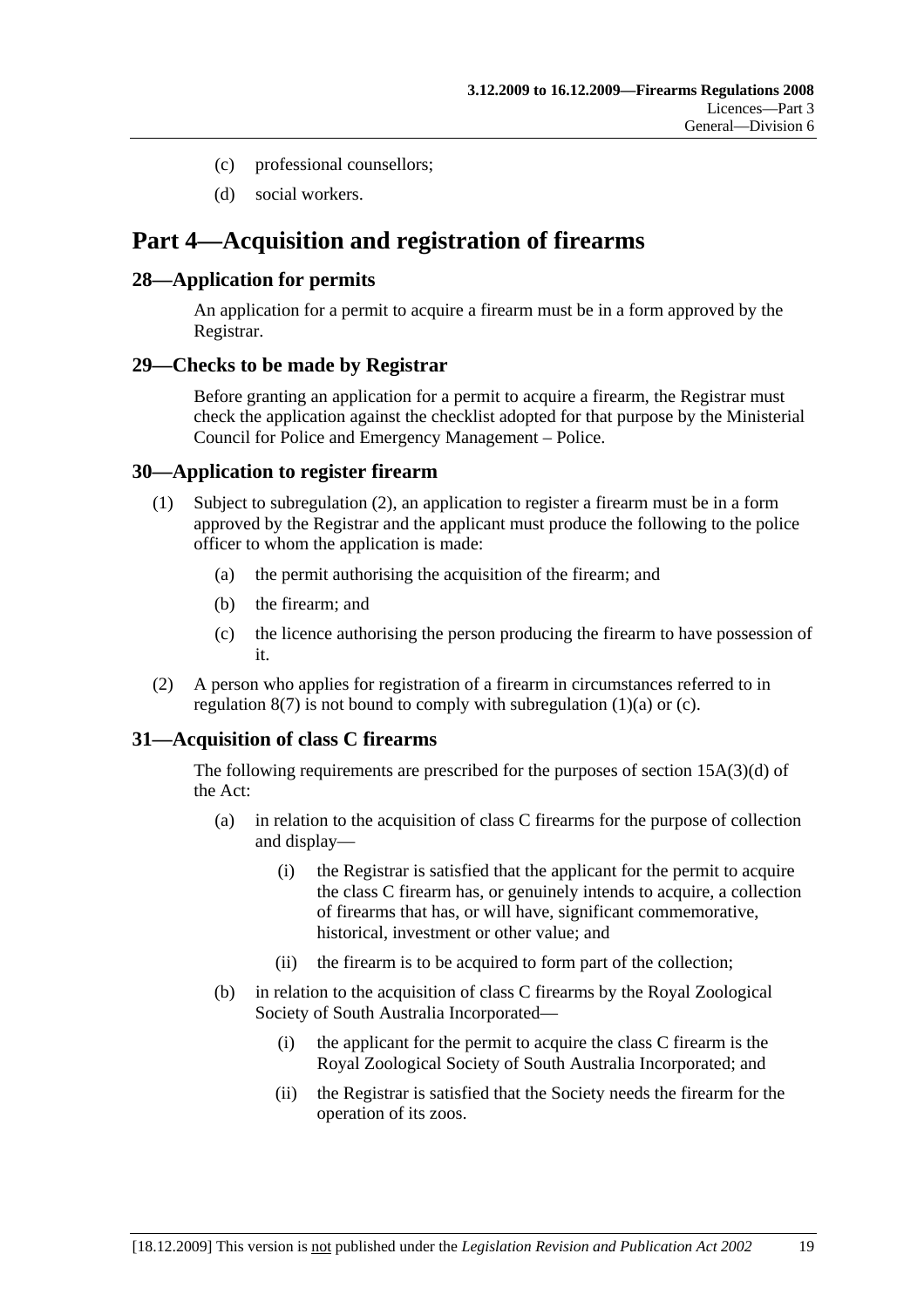## **32—Nature of alteration, loss, theft or destruction of firearm**

A notice to the Registrar under section 25 of the Act must be in a form approved by the Registrar.

## **33—Acquisition of class H firearms**

- (1) For the purposes of section 15A(4b) of the Act, the Registrar may grant to an applicant who is the holder of a shooting club member's licence a permit to acquire a class H firearm—
	- (a) despite a restriction on barrel length set out in section 15A(4b)(a) of the Act, if the Registrar is satisfied that the firearm is a visually distinctive and highly specialised target pistol; or
	- (b) despite the restriction to firearms of not more than .38 calibre, if the Registrar is satisfied that the firearm is of not more than .45 calibre and is required for shooting events of the kind known as metallic silhouette or single (western) action.
- (2) For the purposes of section 15A(4b) of the Act, the barrel length of a class H firearm is to be measured as follows:
	- (a) in the case of a revolver, the length is to be measured from the muzzle to the breech end immediately in front of the cylinder;
	- (b) in the case of any other class H firearm, the length is to be measured from the muzzle to the breech face (including where the chamber is incorporated in the barrel);
	- (c) if the firearm is self-loading, the measurement must be taken when the slide is forward and the breech face or bolt is in a closed position;
	- (d) any alteration to the barrel that is permanently attached is to be included in the portion measured.
- (3) For the purposes of section 15A(4c) of the Act, in order for a collector to be granted a permit to acquire class H firearms manufactured after 1946, the collector must be a genuine student of arms who—
	- (a) has been an active member of a collectors' club for at least the preceding 2 years; and
	- (b) has a significant collection of handguns with a proper thematic structure; and
	- (c) has provided displays or published articles to advance the body of knowledge of firearms history and development.

#### **34—Certificate of registration**

- (1) The Registrar must issue a certificate of registration to the person in whose name the firearm is registered.
- (2) The Registrar may, on payment of the fee fixed by Schedule 1, issue a certificate to replace 1 that has been lost, stolen or destroyed.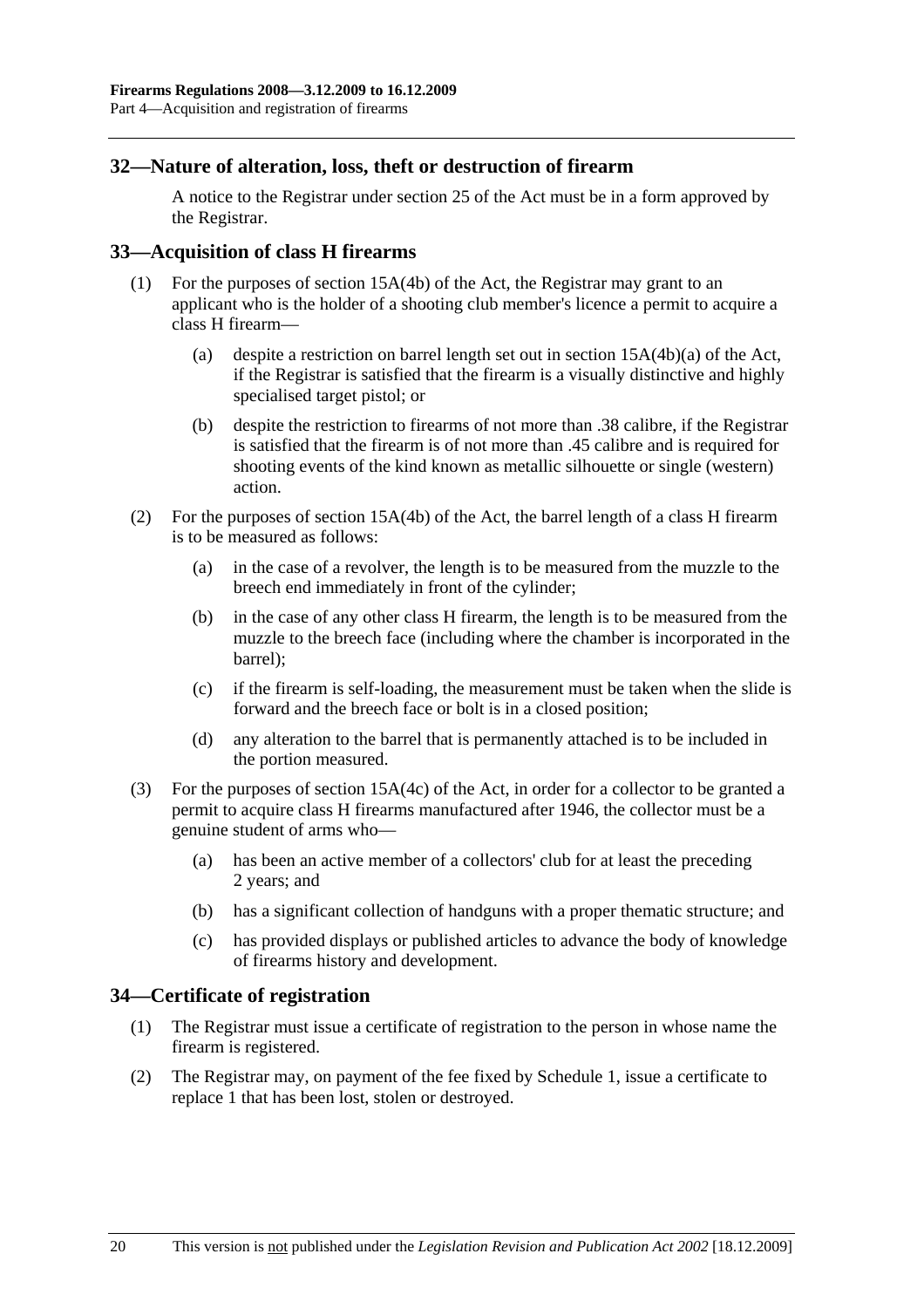# **Part 5—Acquisition of ammunition**

## **35—Application for permit**

An application to the Registrar for a permit to acquire ammunition must—

- (a) be in a form approved by the Registrar; and
- (b) be accompanied by information required by the Registrar; and
- (c) be accompanied by the fee fixed by Schedule 1.

## **36—Limit on quantity of ammunition**

A person must not own or have in his or her possession ammunition that exceeds the reasonable needs of that person for the immediately following 12 months.

## **37—Exemption—acquisition and supply of gas cylinders**

A person who acquires or supplies a cylinder of compressed gas designed for use in a firearm is exempt from section 21B of the Act in relation to the acquisition or supply of the cylinder.

# **Part 6—Security of firearms and ammunition**

## **38—Security of firearms**

- (1) A person (not being a dealer) who has possession of a class A or B firearm must keep the firearm secured by—
	- (a) securely attaching and locking it to part of the building in which it is kept; or
	- (b) keeping it in a locked cabinet made of hardwood or steel that is securely attached to the building in which it is kept; or
	- (c) keeping it in a locked safe made of steel that is securely attached to the building in which it is kept; or
	- (d) keeping it in a locked steel and concrete strong room; or
	- (e) such other method as is approved by the Registrar.
- (2) A person (not being a dealer) who has possession of a class C, D or H firearm must keep the firearm secured by—
	- (a) keeping it in a locked safe made of steel that is securely attached to the building in which it is kept; or
	- (b) keeping it in a locked steel and concrete strong room; or
	- (c) such other method as is approved by the Registrar.
- (3) A cabinet or safe referred to in subregulation (1) or (2) must—
	- (a) be fitted with fittings and locks that prevent it from being easily forced open; and
	- (b) be made of material of sufficient thickness to prevent it being easily broken, opened or destroyed.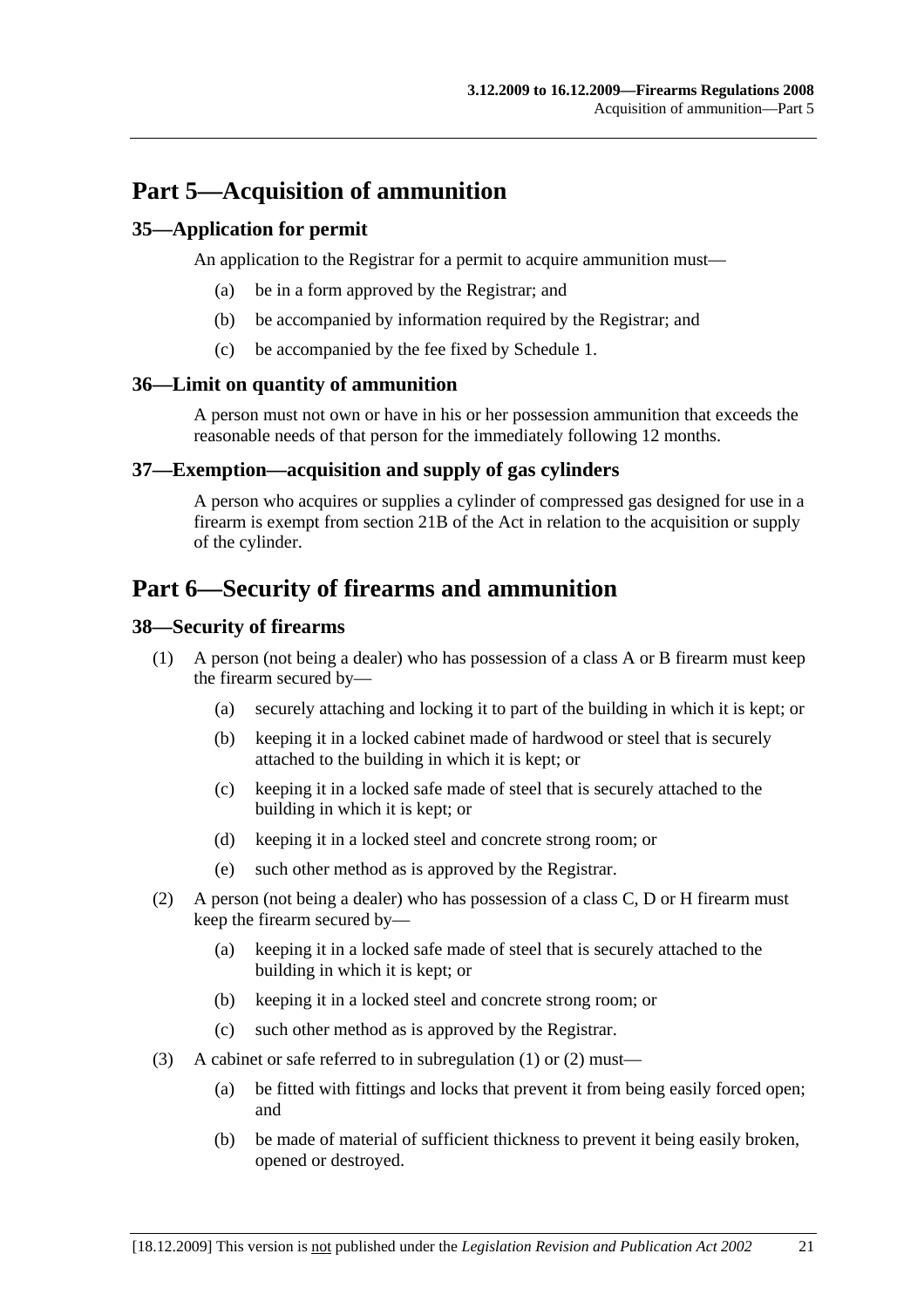(4) Despite subregulations (1)(c) and (2)(a), a safe need not be attached to the building if its mass when empty is 150 kilograms or more.

## **39—Possession of prescribed firearms**

A person who has possession of a prescribed firearm must keep the firearm secured in accordance with the conditions of the licence authorising possession of the firearm.

#### **40—Possession of firearms by dealers**

- (1) Subject to this regulation, a person who has possession of a class A, B, C, D or H firearm in his or her capacity as a dealer must keep the firearm secured by 1 of the methods set out in regulation 38 in respect of the relevant class of firearm.
- (2) A dealer is not required to comply with subregulation (1) during periods that his or her premises are open to the public in respect of class A or B firearms that are on display to members of the public entering the premises if the public does not have access to the firearms.
- (3) A dealer is not required to comply with subregulation (1) during periods that his or her premises are open to the public in respect of class H firearms that are on display to members of the public entering the premises if—
	- (a) the public does not have access to the firearms; and
	- (b) the firearms are secured in a manner approved by the Registrar.

#### **41—Ammunition**

- (1) Ammunition must be stored in a locked container separately from firearms.
- (2) A person must not have possession of a round of ammunition that includes high explosives or that is designed to kill, injure or incapacitate by means of smoke or chemicals.
- (3) A person must not have possession of a round of military ammunition unless—
	- (a) it has been modified so that it is incapable of being fired; or
	- (b) it is of *United Nations Hazard classification Code 1.4S* and has a calibre of less than 19.1mm.

#### **42—Security of dealer's building**

A dealer must ensure that the premises at which he or she carries on the business of dealing in firearms is properly secured against unlawful entry whenever the premises are unoccupied.

#### **43—Exemption from Part**

The Registrar may exempt a person from compliance with this Part subject to such conditions as he or she thinks fit and may vary or revoke an exemption at any time.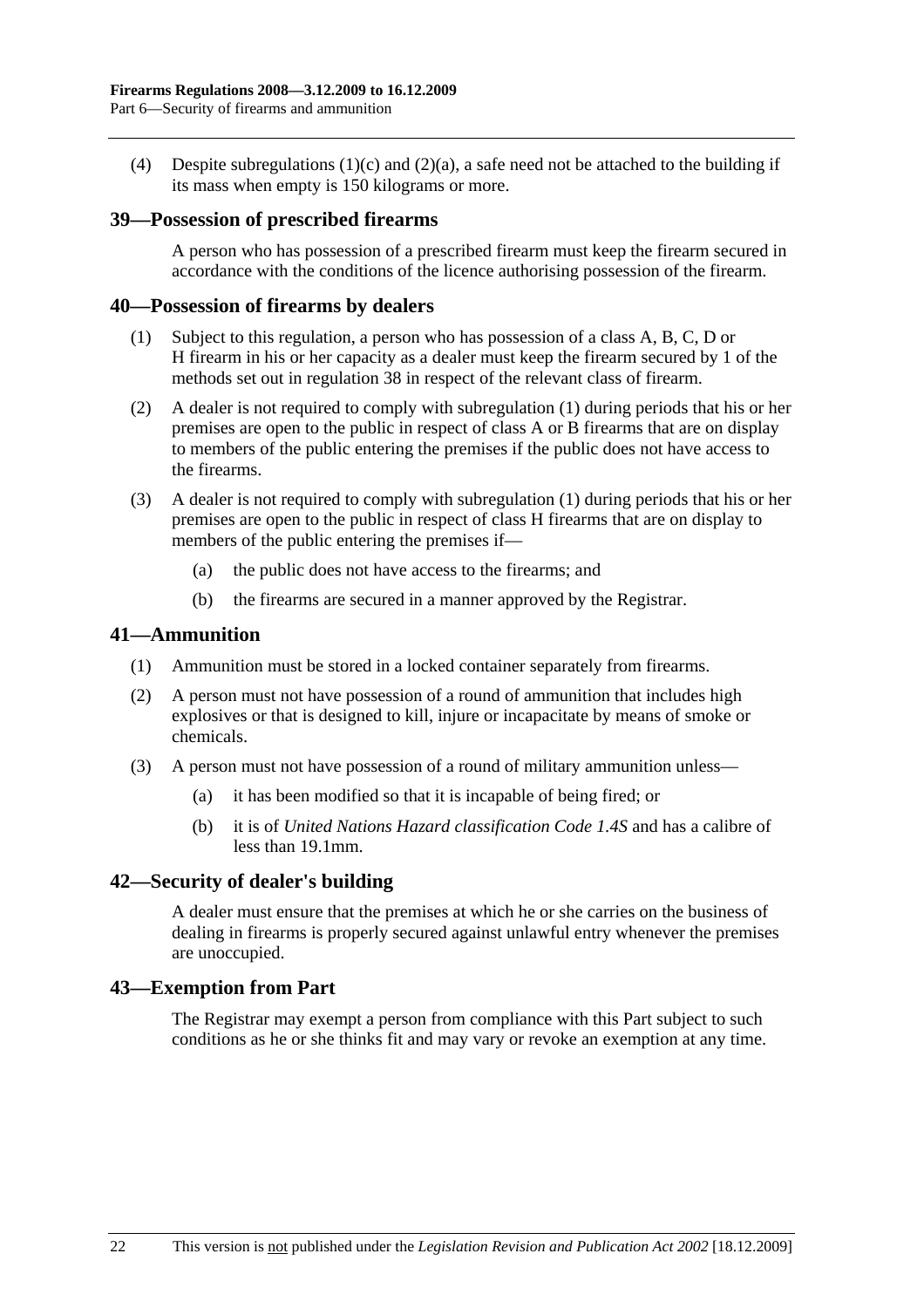# **Part 7—Recognised bodies**

## **Division 1—Recognised firearms clubs**

## **44—Application for recognition**

An application for recognition of a firearms club must be made to the Registrar in a form approved by the Registrar and must be accompanied by—

- (a) a copy of the rules relating to the constitution, powers, management and administration of the club; and
- (b) a list of the names and addresses of the members of the controlling body of the club and the office (if any) held by each member; and
- (c) a statement of the number of members of the club; and
- (d) a description of the current and proposed activities of the club; and
- (e) if the activities of the club include shooting—
	- (i) a plan of the range (if any) regularly used by the club and a map showing the location of the range; and
	- (ii) a list of the names and addresses of members of the club who are authorised to control the activities of club members at the range; and
	- (iii) evidence that the club has permission of the owner of the land on which the range is situated for the club's use of the range; and
	- (iv) evidence that the club has permission of the owner of adjoining land over which projectiles may pass in the course of shooting at the range; and
	- (v) evidence of compliance with the requirements of any other Act relating to the use of land as a shooting range; and
- (f) such other information as the Registrar requires.

## **45—Certificate of recognition**

- (1) If the Minister has declared a firearms club to be a recognised firearms club, the Registrar must provide the club with a certificate setting out—
	- (a) the date of recognition; and
	- (b) the location of the club's range or ranges; and
	- (c) the current activities (and the proposed activities if any) of the club.
- (2) The club must display the certificate, or a copy of the certificate, in a prominent position on its premises or at the range used by it.

## **46—Approval of Registrar required for alteration to range**

A recognised firearms club must not alter the range or ranges used by the club without first obtaining the approval of the Registrar.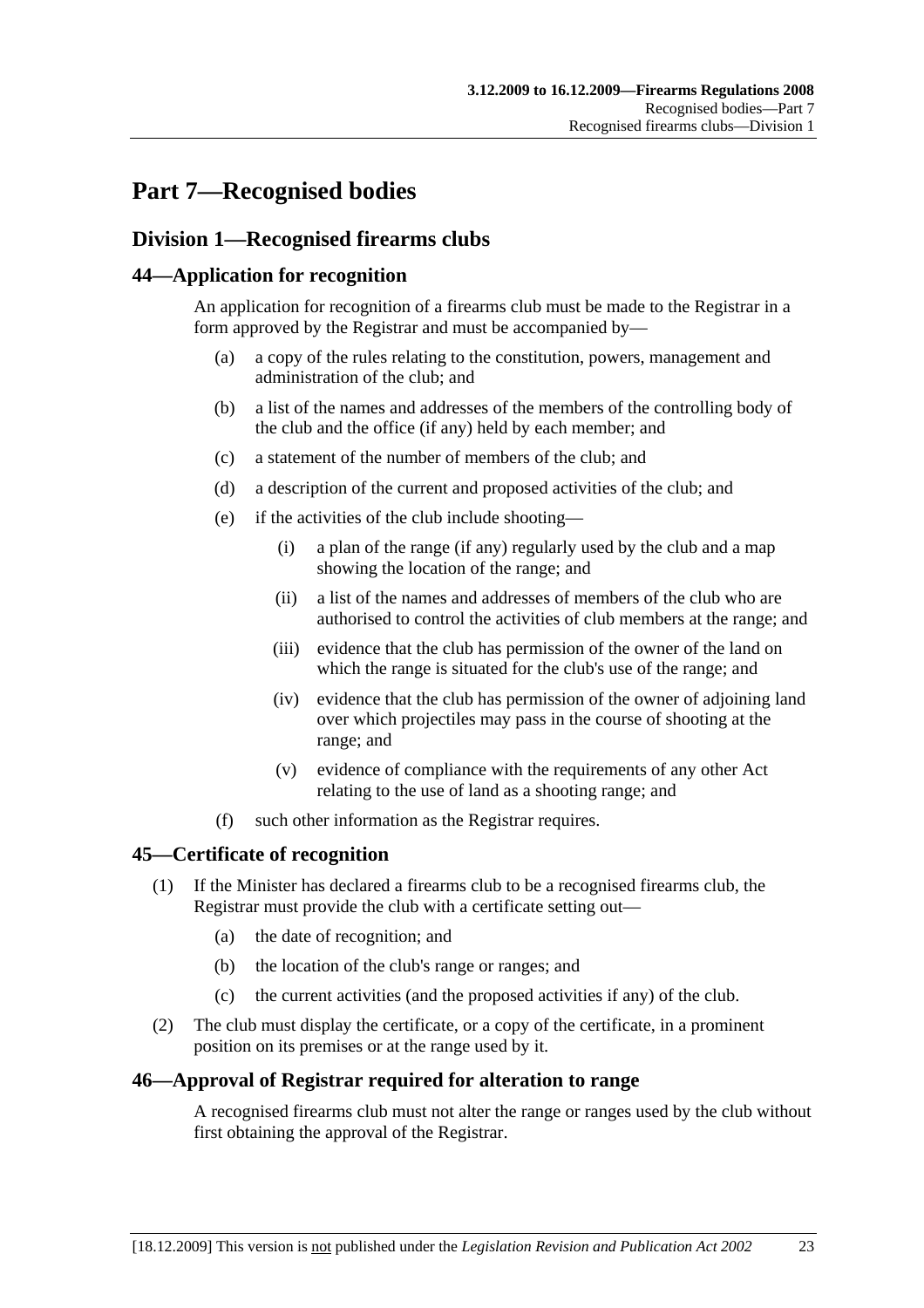## **47—Club to inform Registrar of change**

- (1) A recognised firearms club must, within 28 days after—
	- (a) a variation to the rules of the club comes into force; or
	- (b) the membership of the controlling body of the club changes; or
	- (c) a variation in or addition to the activities of the club has occurred,

provide the Registrar with—

- (d) the text of the variation to the rules; or
- (e) the names and addresses of the members of the controlling body and the office (if any) held by each member; or
- (f) a description of the variation in or addition to the activities of the club.
- (2) A recognised firearms club must—
	- (a) from time to time, at the request of the Registrar, provide the Registrar with such information in relation to the affairs and activities of the club as the Registrar requires; and
	- (b) permit the Registrar, or a person authorised by the Registrar, to inspect the club premises and the range at any reasonable time.

## **48—Acceptance of new members**

A recognised firearms club must not grant an application for membership of the club unless—

- (a) if the club is a shooting club—the applicant has produced to the club the applicant's shooting club member's licence or a certificate of the Registrar, issued within the preceding 21 days, certifying that the Registrar is satisfied that the applicant is a fit and proper person to hold a shooting club member's licence; or
- (b) if the club is a collectors' club—the applicant has produced to the club the applicant's collector's licence or a certificate of the Registrar, issued within the preceding 21 days, certifying that the Registrar is satisfied that the applicant is a fit and proper person to hold a collector's licence; and
- (c) the applicant has produced to the club 2 references each of which appears to have been signed by a person within the preceding 21 days and to state that the person has known the applicant for at least the preceding 2 years and that the applicant is a person of good character and a suitable person to be a member of a firearms club; and
- (d) an office holder of the club has, by personal contact with the person named in each reference as the referee, confirmed the signing of the reference by the person on the date stated in the reference and the contents of the reference.

## **49—Records to be kept by clubs**

- (1) A recognised firearms club must make records, as required by the Registrar by notice in writing, of—
	- (a) in respect of each person granted membership of the club, the actions taken in compliance with regulation 48; and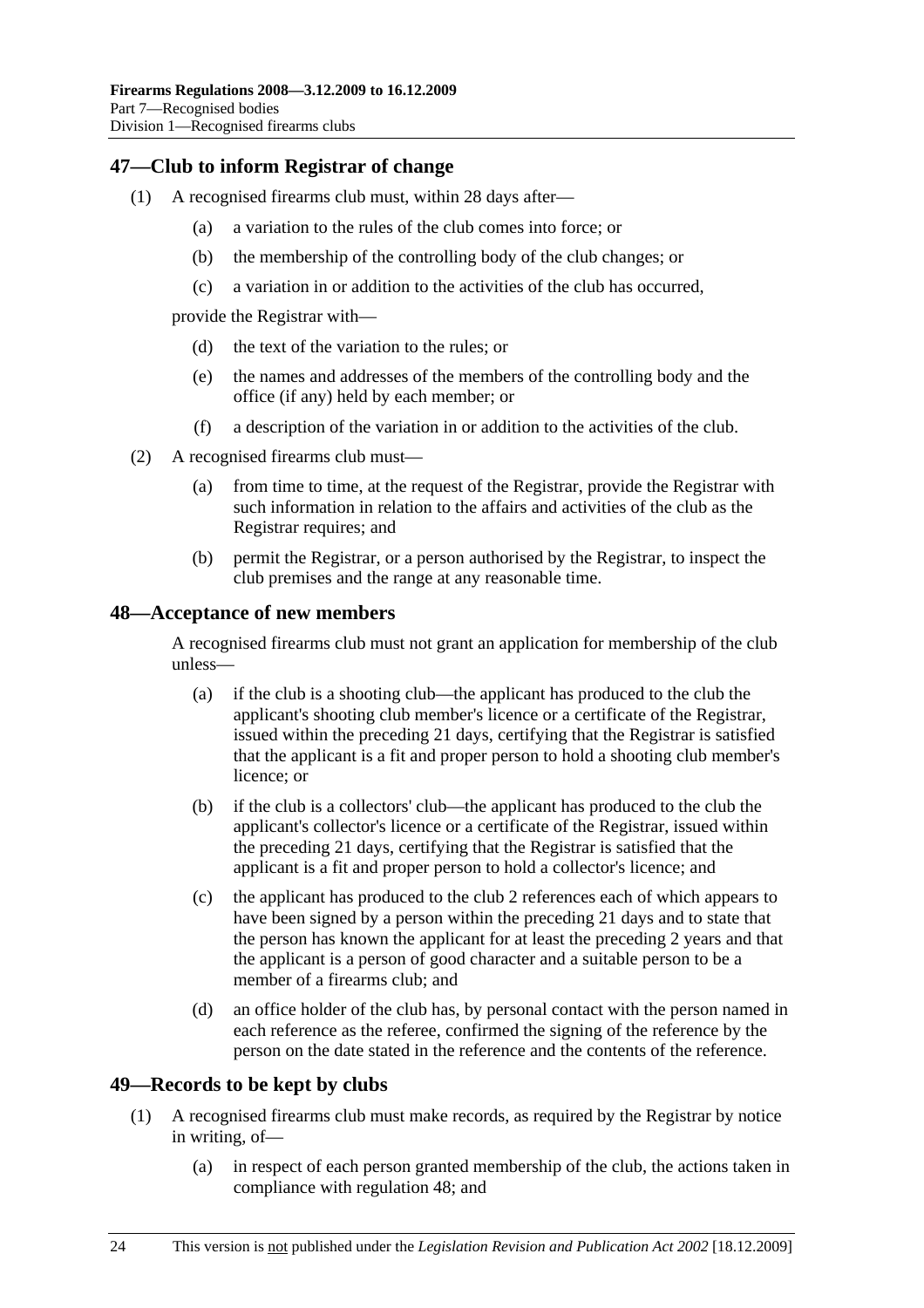- (b) participation by members of the club in activities of the club that involve the shooting of firearms; and
- (c) attendance by members of the club at meetings of the club including those of the kind referred to in paragraph (b) (if any).
- (2) Records referred to in subregulation (1) must be kept by the club for at least 3 years and must be produced for inspection when requested by the Registrar.

## **50—Change in membership**

Within 28 days after a person ceases to be a member of a recognised firearms club, the club must give the Registrar written notice of the member's name and last known address and the date on which the membership terminated and, in the case of expulsion, the reason or reasons for the expulsion.

## **Division 2—Recognised paint-ball operators and recognised commercial range operators**

## **51—Application for recognition of paint-ball operator**

- (1) An application for recognition of a paint-ball operator and approval of the operator's grounds must be made to the Registrar in a form approved by the Registrar and must be accompanied by—
	- (a) a description of the proposed activities of the operator; and
	- (b) a plan of the grounds proposed to be used by the operator and a map showing the location of the grounds; and
	- (c) a list of the names and addresses of the persons who are authorised to control the activities of persons on those grounds; and
	- (d) evidence that the operator has permission of the owner of the land on which the grounds are situated for the operator's use of the grounds; and
	- (e) evidence of compliance with the requirements of any other Act relating to use of land as grounds of a paint-ball operator; and
	- (f) such other information as the Registrar requires.
- (2) An application by a company must be accompanied by—
	- (a) a copy of the constitution of the applicant;
	- (b) a list of the names and addresses of the directors and shareholders of the applicant.

## **52—Application for recognition of commercial range operator**

- (1) An application for recognition of a commercial range operator and approval of the operator's range must be made to the Registrar in a form approved by the Registrar and must be accompanied by—
	- (a) a description of the proposed activities of the operator; and
	- (b) a plan of the range proposed to be used by the operator and a map showing the location of the range; and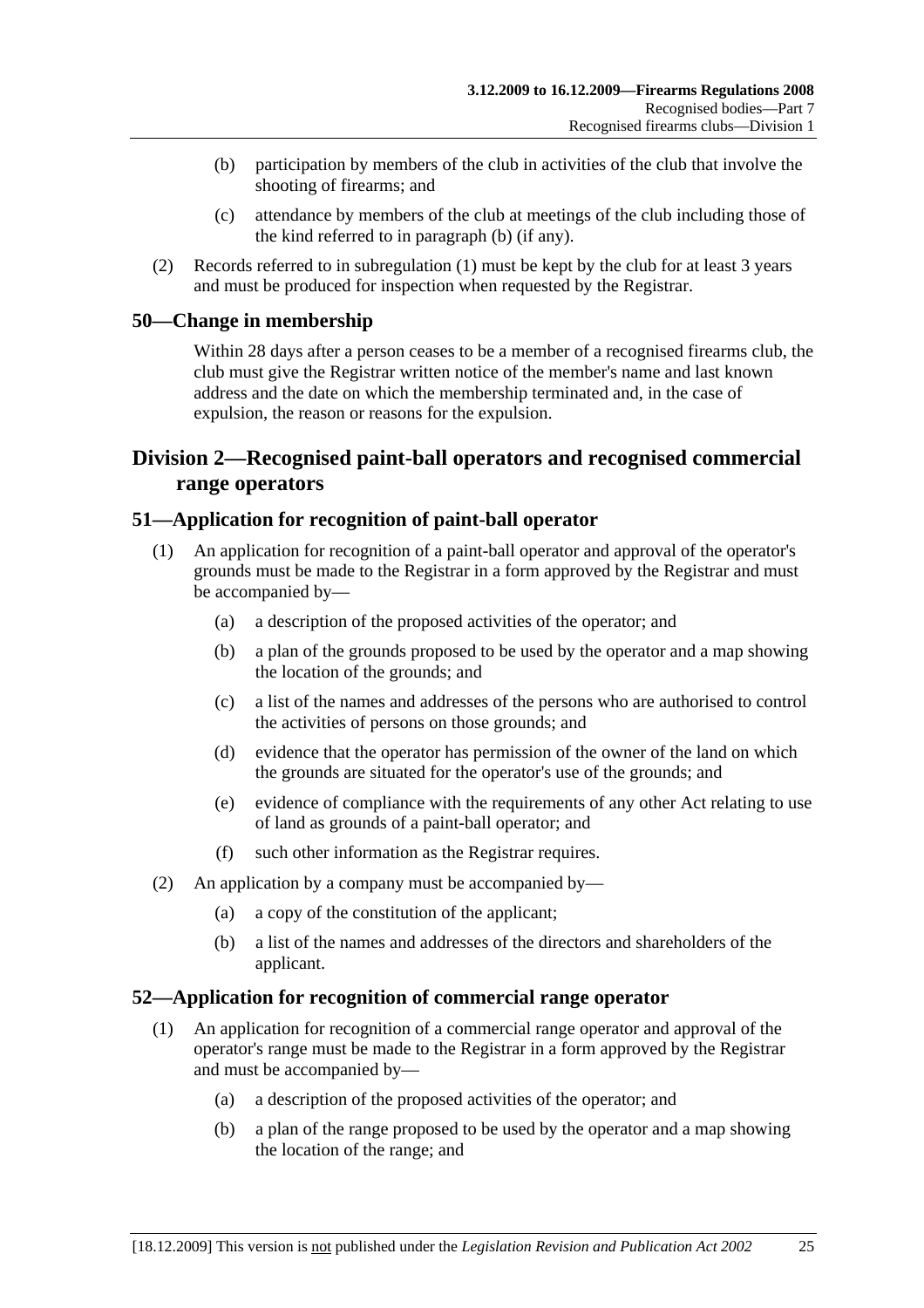- (c) a list of the names and addresses of the persons who are authorised to control the activities of persons on the range; and
- (d) evidence that the operator has permission of the owner of the land on which the range is situated for the operator's use of the range; and
- (e) evidence of compliance with the requirements of any other Act relating to use of land as a shooting range; and
- (f) such other information as the Registrar requires.
- (2) An application by a company must be accompanied by—
	- (a) a copy of the constitution of the applicant; and
	- (b) a list of the names and addresses of the directors and shareholders of the applicant.

## **53—Certificate of recognition**

- (1) If the Minister has declared a person to be a recognised paint-ball operator or recognised commercial range operator, the Registrar must provide the operator with a certificate setting out—
	- (a) the date of recognition; and
	- (b) the location of the operator's grounds or range; and
	- (c) the proposed activities of the operator.
- (2) The operator must display the certificate, or a copy of the certificate, in a prominent position at the grounds or range used by the operator.

#### **54—Alteration of grounds or range**

A recognised paint-ball operator or a recognised commercial range operator must not alter the grounds or range used by the operator without first obtaining the approval of the Registrar.

#### **55—Operator to inform Registrar of change**

- (1) A recognised paint-ball operator or recognised commercial range operator must, within 28 days after a variation in or addition to the activities of the operator has occurred, provide the Registrar with a description of the variation in or addition to the activities of the operator.
- (2) A recognised paint-ball operator or recognised commercial range operator that is a company must, within 28 days after—
	- (a) a variation to the constitution of the operator comes into force; or
	- (b) a change in the directors or shareholders of the operator has occurred,

provide the Registrar with—

- (c) the text of the variation to the constitution; or
- (d) the names of the persons who have ceased to be directors or shareholders of the operator and the names and addresses of persons who have become directors or shareholders of the operator,

(as the case requires).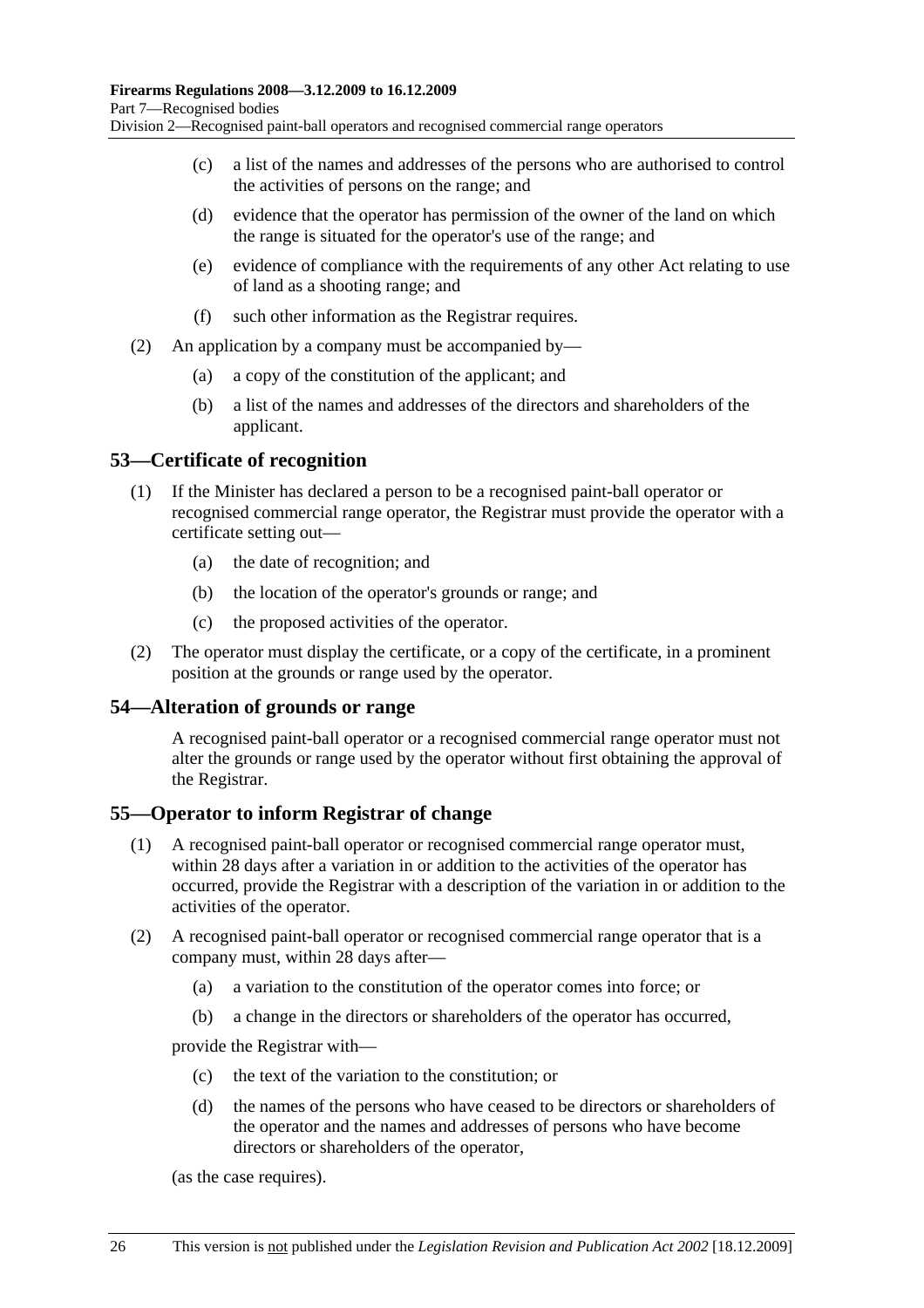- (3) A recognised paint-ball operator or recognised commercial range operator must—
	- (a) from time to time, at the request of the Registrar, provide the Registrar with such information in relation to the affairs and activities of the operator as the Registrar requires; and
	- (b) permit the Registrar, or a person authorised by the Registrar, to inspect the operator's premises and grounds or range at any reasonable time.

# **Part 8—Miscellaneous**

## **55A—Disposal of forfeited or surrendered firearms etc**

- (1) For the purposes of section  $35(5)(b)(i)(A)$  of the Act, the following requirements govern the sale or disposal of a firearm, firearm part or ammunition:
	- (a) a sale is to be by public auction or public tender (and the Registrar may, but need not, fix a reserve price for the purpose);
	- (b) the firearm, firearm part or ammunition may be disposed of otherwise than by sale if the Registrar believes on reasonable grounds that the firearm, firearm part or ammunition has no monetary value or that the proceeds of the sale would be unlikely to exceed the costs of the sale or if the firearm, firearm part or ammunition has been offered for sale and was not sold.
- (2) Before paying the proceeds of a sale or disposal of a firearm, firearm part or ammunition to a person under section  $35(5)(b)(i)(B)$  or (e) of the Act, the Registrar may deduct expenses incurred in connection with the sale or disposal and storage and other expenses incurred in relation to the firearm, firearm part or ammunition.
- (3) For the purposes of section 35(5)(d) of the Act, the period for which a firearm, firearm part or ammunition must be made available for collection is 1 month.

## **55B—Register of firearms prohibition orders**

The register of firearms prohibition orders maintained for the purposes of section 6A of the Act must contain the following information in relation to each order:

- (a) the full name of the person to whom the order applies;
- (b) the date on which the order was issued;
- (c) the details of any exemption from a provision of section 10C of the Act (including any conditions that apply to the exemption) granted by the Registrar under section 10C(15) of the Act.

## **56—Advertising firearm for sale**

A person (other than a dealer) who advertises a firearm for sale must include in the advertisement the identification number or combination of numbers and letters stamped or engraved on the firearm.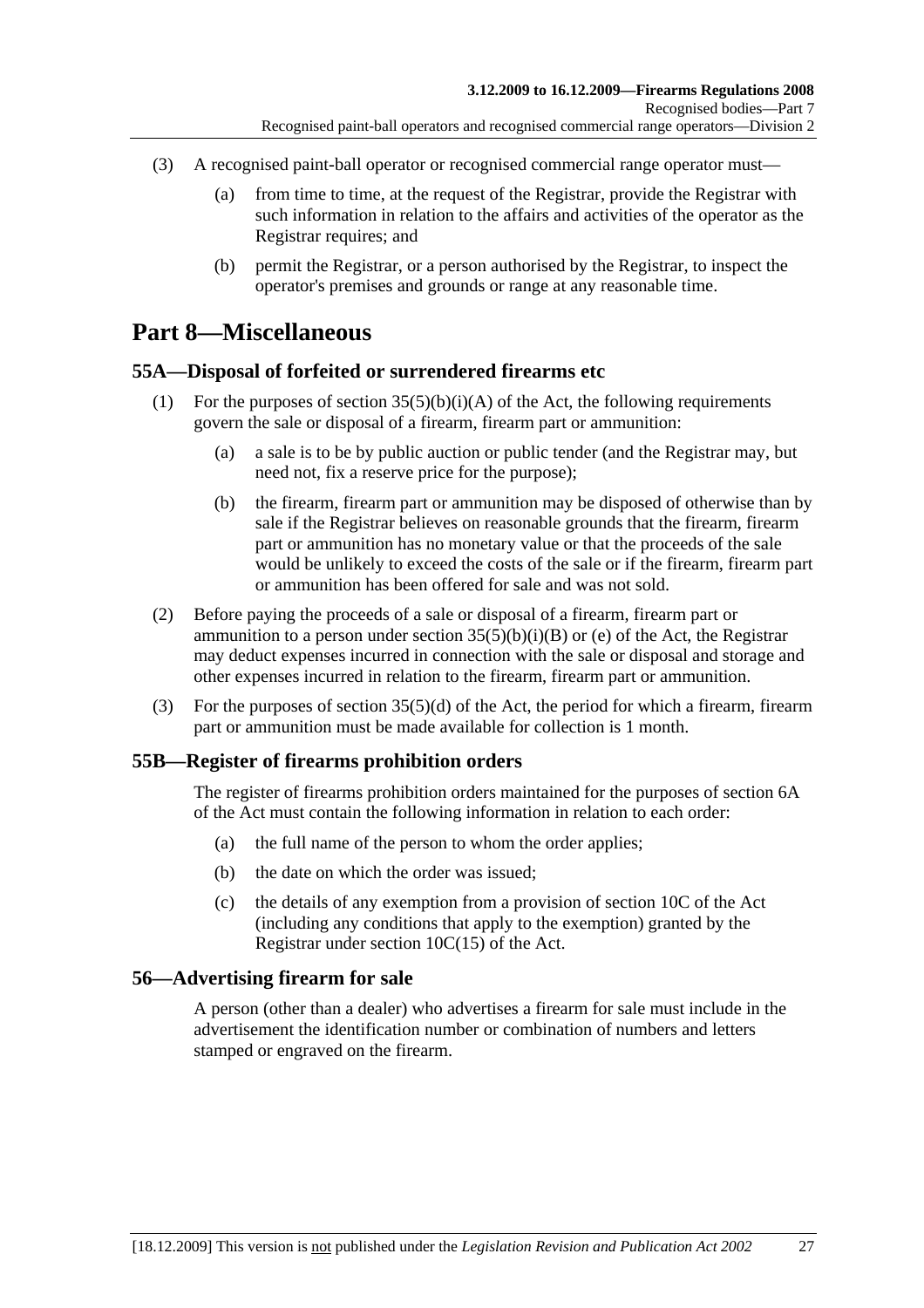## **57—Transporting of firearms—exclusion from section 35A of Act**

- (1) A person who carries on the business of carrying goods may carry a firearm and ammunition, or cause a firearm and ammunition to be carried, by the same vehicle, vessel or aircraft if—
	- (a) the owner of the firearm and the owner of the ammunition are being carried by the same vehicle, vessel or aircraft and no ammunition is carried in the chamber, breech or a magazine of the firearm; or
	- (b) the firearm and ammunition are carried in the same vehicle, vessel or aircraft with the approval of the Registrar.
- (2) For the purposes of section 35A(2) of the Act, a class C, D or H firearm must not be transported if there is a round of ammunition in the chamber, breech or a magazine of the firearm.

#### **58—Records**

- (1) Records that a person is required to compile and keep under the Act, these regulations or the conditions of a licence must be produced on demand to the Registrar or a police officer.
- (2) All alterations made to records compiled and kept under the Act, these regulations or the conditions of a licence must be made so that the entry that is altered remains clearly legible.

#### **59—Form of applications and licences etc**

- (1) An application to the Registrar under the Act or these regulations must, unless otherwise provided, be in a form approved by the Registrar.
- (2) A licence, permit or registration certificate granted or issued by the Registrar must, unless otherwise provided, be in a form approved by the Registrar.

#### **60—Fees**

- (1) The fees payable under the Act and these regulations are set out in Schedule 1.
- (2) The Registrar may waive or reduce (in a particular case or classes of cases) fees that would otherwise be payable under these regulations.

#### **61—Offence**

A person who contravenes, or fails to comply with, a provision of these regulations is guilty of an offence.

Maximum penalty: \$2 500.

# **Schedule 1—Fees**

| Application for grant or renewal of firearms licence for prescribed firearms |                                                                                                      | \$53  |  |
|------------------------------------------------------------------------------|------------------------------------------------------------------------------------------------------|-------|--|
|                                                                              | Application for grant or renewal of firearms licence for firearms other than<br>prescribed firearms— |       |  |
| (a)                                                                          | if term of licence does not exceed 1 year                                                            | \$68  |  |
| (b)                                                                          | if term of licence exceeds 1 year but does not exceed 3 years                                        | \$176 |  |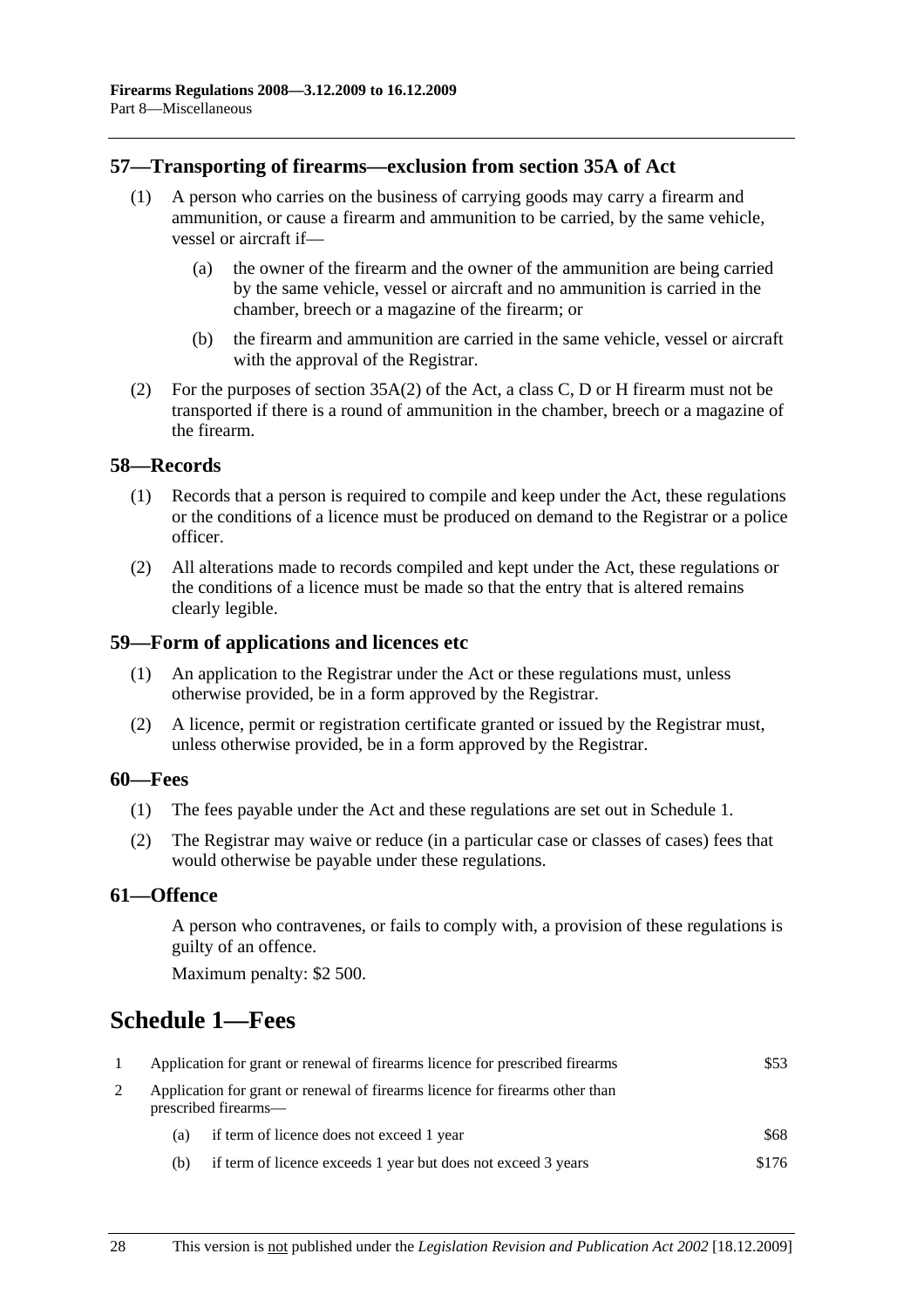|                | (c)                                                                                                                          | if term of licence exceeds 3 years but does not exceed 5 years                                                                                                            | \$280   |
|----------------|------------------------------------------------------------------------------------------------------------------------------|---------------------------------------------------------------------------------------------------------------------------------------------------------------------------|---------|
| 3              | Application for grant or renewal of dealer's licence authorising dealing in firearms<br>or firearms and ammunition-          |                                                                                                                                                                           |         |
|                | (a)                                                                                                                          | if term of licence does not exceed 1 year                                                                                                                                 | \$349   |
|                | (b)                                                                                                                          | if term of licence exceeds 1 year but does not exceed 3 years                                                                                                             | \$1 015 |
|                | (c)                                                                                                                          | if term of licence exceeds 3 years but does not exceed 5 years                                                                                                            | \$1 684 |
| $\overline{4}$ | Application for grant or renewal of dealer's licence that only authorises dealing in<br>ammunition-                          |                                                                                                                                                                           |         |
|                | (a)                                                                                                                          | if term of licence does not exceed 1 year                                                                                                                                 | \$103   |
|                | (b)                                                                                                                          | if term of licence exceeds 1 year but does not exceed 3 years                                                                                                             | \$280   |
|                | (c)                                                                                                                          | if term of licence exceeds 3 years but does not exceed 5 years                                                                                                            | \$458   |
| 5              |                                                                                                                              | Application for variation of licence                                                                                                                                      | \$42    |
| 6              | Application for registration of firearm in name of owner of firearm or for issue of<br>duplicate certificate of registration |                                                                                                                                                                           | \$25    |
| 7              | Application for licence to replace licence lost, stolen or destroyed                                                         |                                                                                                                                                                           | \$42    |
| 8              | Application for permit to acquire ammunition                                                                                 |                                                                                                                                                                           | \$25    |
| 9              | Fee to witness the transfer of a firearm under Part 3 Division 2A of Act                                                     |                                                                                                                                                                           | \$17    |
|                | payable.                                                                                                                     | However, if a firearm is registered in the name of the owner immediately after the<br>transfer of the firearm is witnessed by a police officer, the witnessing fee is not |         |
| 10             | Administrative fee on late renewal of a licence                                                                              |                                                                                                                                                                           | \$27    |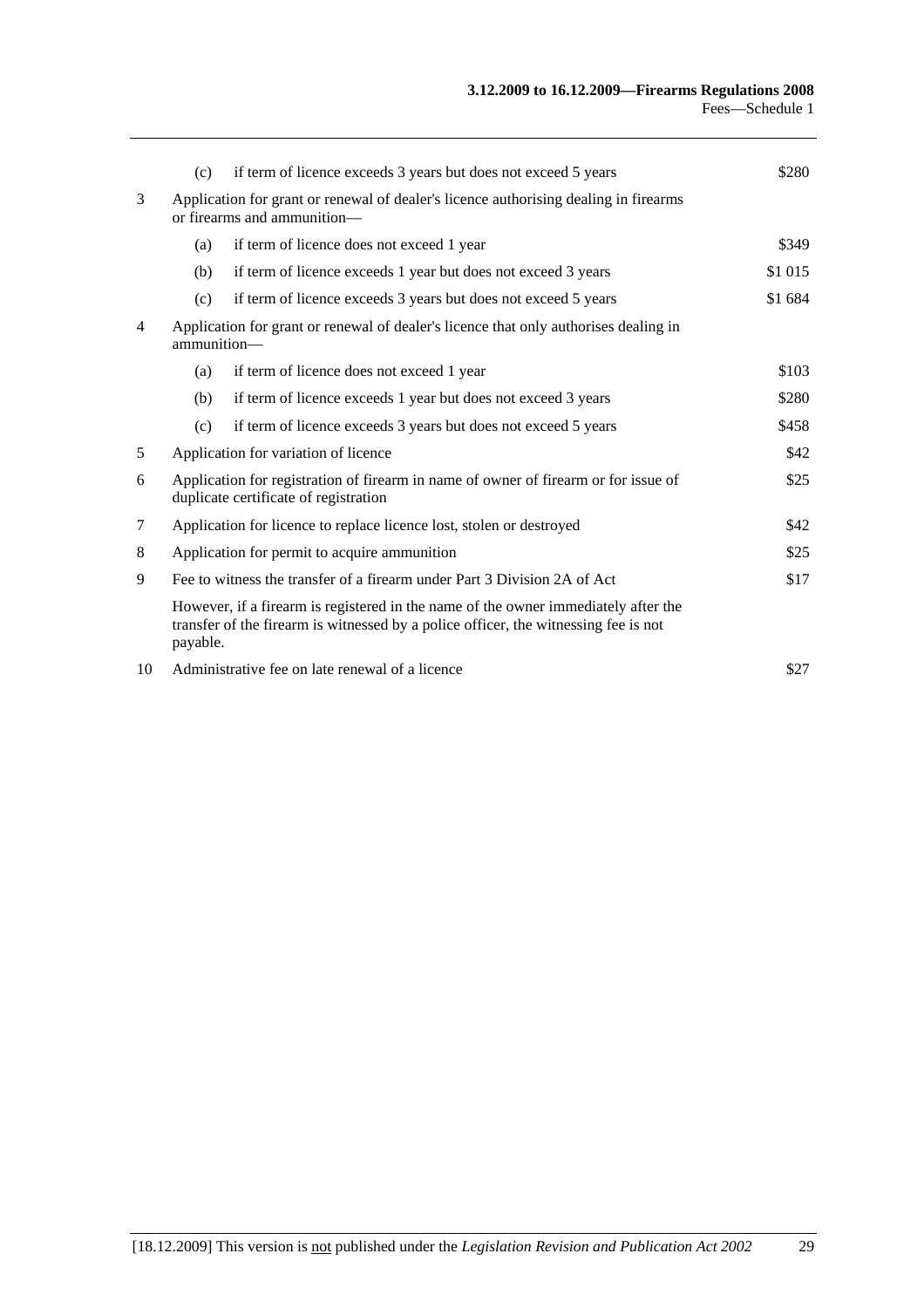# **Legislative history**

## **Notes**

- Please note—References in the legislation to other legislation or instruments or to titles of bodies or offices are not automatically updated as part of the program for the revision and publication of legislation and therefore may be obsolete.
- Earlier versions of these regulations (historical versions) are listed at the end of the legislative history.
- For further information relating to the Act and subordinate legislation made under the Act see the Index of South Australian Statutes or www.legislation.sa.gov.au.

## **Legislation revoked by principal regulations**

The *Firearms Regulations 2008* revoked the following:

*Firearms Regulations 1993 Firearms (Compensation) Regulations 1996 Firearms (Exemption for Certain Exhibitors) Regulations 2003*

## **Principal regulations and variations**

New entries appear in bold.

| Year No  | Reference                | Commencement                                                         |
|----------|--------------------------|----------------------------------------------------------------------|
| 2008 239 | Gazette 28.8.2008 p4161  | $1.9.2008$ : r 2                                                     |
| 2008 288 | Gazette 27.11.2008 p5281 | 27.11.2008: r 2                                                      |
| 2009 108 | Gazette 4.6.2009 p2538   | $1.7.2009$ : r 2                                                     |
| 2009 245 | Gazette 1.10.2009 p4771  | 1.10.2009: r 2—disallowed on 2.12.2009<br>(Gazette 10.12.2009 p6025) |

## **Provisions varied**

New entries appear in bold.

Entries that relate to provisions that have been deleted appear in italics.

| Provision      | How varied                                                     | Commencement                         |
|----------------|----------------------------------------------------------------|--------------------------------------|
| Pt1            |                                                                |                                      |
| r <sub>2</sub> | omitted under Legislation Revision and<br>Publication Act 2002 | 27.11.2008                           |
| r <sub>4</sub> |                                                                |                                      |
| r(4(1))        | varied by 245/2009 r 4                                         | 1.10.2009—disallowed<br>2.12.2009    |
| r <sub>5</sub> | substituted by $245/2009$ r 5                                  | 1.10.2009—disallowed<br>2.12.2009    |
| $r$ 5AA        | inserted by $245/2009$ r 5                                     | $1.10.2009$ —disallowed<br>2.12.2009 |
| $rr$ 5A and 5B | inserted by $288/2008$ r 4                                     | 27.11.2008                           |